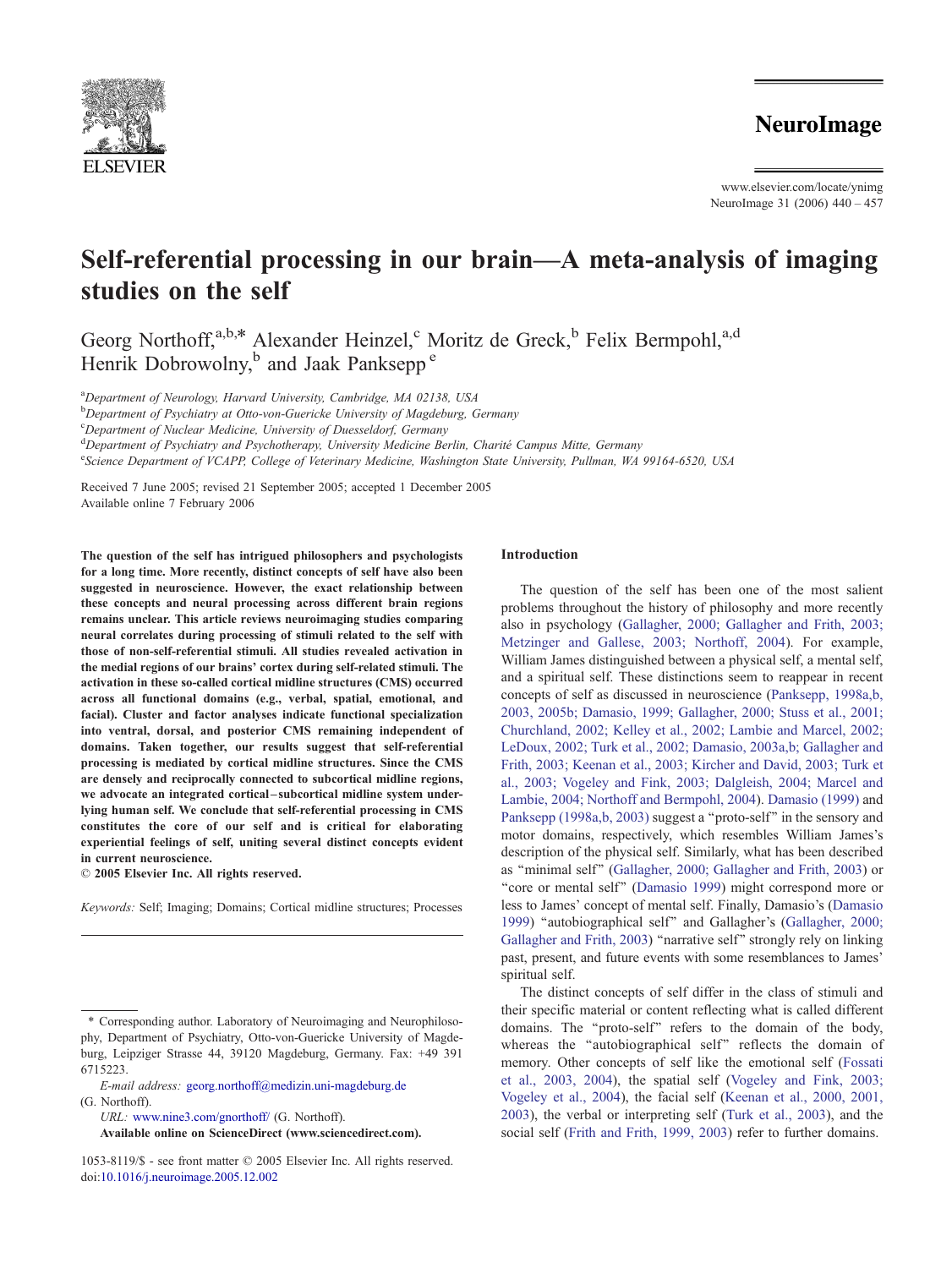What remains unclear, however, is what unites these distinct concepts of self allowing us to speak of a self in all cases. In this article, we assume that processing of stimuli as self-referential, selfreferential processing, is common to the distinct concepts of self in the different domains. This has also been described as 'self-related' or 'self-relevant' processing ([Craik and Hay, 1999; Kelley et al.,](#page-15-0) 2002; Schore, 2003; Turk et al., 2003; Northoff and Bermpohl, 2004; Phan et al., 2004a,b). Self-referential processing concerns stimuli that are experienced as strongly related to one's own person. Typical examples are the way we perceive pictures of ourselves or close friends versus pictures of completely unknown people or pictures of our houses where we spent our childhood versus pictures of any unknown house, etc. Such comparisons are possible in different sensory modalities. Without going deeply into abstract philosophical considerations, we would like to give a brief theoretical description of what we mean by the terms 'experience', 'strongly related', and 'to one's person'. 'Experience' refers to phenomenal experience such as, for example, the feeling of love, the smell of a rose, or the feeling of mineness. Thus, we focus on the subjective aspect of experience that is described as the ''phenomenal aspect'' ([Block, 1996; Chalmers, 1996\)](#page-15-0). The subjective aspect of experience as prereflective is often distinguished from its reflective or cognitive aspects (see also [Fig. 5\)](#page-10-0). The latter refer to veridical information processing and objective reasoning. Being in love from that point of view refers to psychological questions concerning motivation and causes for the emotional state ([Block,](#page-15-0) 1996; Chalmers, 1996). Our definition of self-referential processing by experience implies a focus on the implicit, subjective, and phenomenal aspects (to feel or experience self-referential stimuli) what [Kircher and David \(2003\)](#page-16-0) call "self-qualia" and [Zahavi](#page-17-0) (2003) describe as ''prereflective'' ([Legrand, 2003; Gallagher and](#page-16-0) Zahavi, 2005; Legrand, 2005), whereas our focus is less on associated cognitive and reflective functions (see also [Fig. 5\)](#page-10-0) allowing to make it explicit (to know about or to be aware of stimuli as self-referential). As such, we distinguish self-referential processing also from what is commonly called ''insight'' which we consider to presuppose cognitive and reflective functions rather than simply pure subjective and phenomenal aspects ([Kircher and David, 2003\)](#page-16-0).

The term 'strongly related' points out the process of associating and linking intero- and exteroceptive stimuli with a particular person. The main feature here is not the distinction between diverse sensory modalities but rather the linkage of the different stimuli to the individual person, i.e., to its self. What unifies and categorizes stimuli in this regard is no longer their sensory origin but the strength of their relation to the self (this is what [Kircher and David \(2003\)](#page-16-0) call 'ipseity'). The more the respective stimulus is associated with the person's sense of belongingness, the more strongly it can be related to the self. We assume that the strength of the self-stimulus relation cannot be determined in absolute terms but only relatively since it depends on the respective context (which includes autobiographical, social, spatial, and various other factors). The process of relating stimuli to the self can thus not be considered an isolated process but rather an embedded process that depends on the respective environmental context ([Clark, 1999; Northoff, 2004\)](#page-15-0). The selfstimulus relation results in what has been called ''mineness''. [Lambie and Marcel \(2002\)](#page-16-0) speak of an "addition of the 'for me'" by means of which that particular stimulus becomes "mine" resulting in "mineness" ([Metzinger, 2003\)](#page-16-0).

The self is usually characterized by a more intense emotional subjectivity which points out that stimuli are considered in more value-laden ways. When objects and events are viewed through the 'eyes' of the self, stimuli are no longer simply objective aspects of the world, but they typically become emotionally colored, and thereby more intimately, related to one's sense of self. Another feature of the self is that it is characterized in relation to both physical and psychological stimuli. Physical stimuli include those from one's own body such as face, arms, interoceptive bodily functions, etc., whereas psychological stimuli encompass propositional knowledge about one's self including episodic memories as well as more subtle evaluations such as perspectives on one's body image, worthiness, etc. ([Gillihan and Farah, 2005\)](#page-15-0). Psychological self-referential stimuli were, for example, investigated by [Kelley et](#page-16-0) al. (2002) in a trait adjective judgment task. In that study, participants were asked to judge trait adjectives (for example, 'polite') as to whether they properly described the participants themselves (self-referential), the current U.S. President (otherreferential), or a given case (case-referential). Self-referential processing might not only concern verbal stimuli but also those from other psychological or physical domains like for example autobiographical, emotional, motor, and facial stimuli.

Finally, we do not necessarily wish to imply that the reflective self constitutes a substantial material entity; there may even be no fixed entity behind the continuously ongoing self-referential processing what James called the ''stream of thought'' ([James,](#page-16-0) 1892). Instead, here, we characterize the self by an individual's relation to stimuli in the world and thus by self-referential stimuli. The reflective self is not considered as a fixed and isolated entity but as a context-dependent and thus embedded process. This process is manifest in subjective experience—the self we consider here is an experiential self that mediates ownership of experience ([Zahavi,](#page-17-0) 2003; Gallagher and Zahavi, 2005; Legrand, 2005). Our presupposition in this paper is that self-referential processing constitutes the "experiential self" which can be considered to be a way that one reflects on ones experiences in a very fundamental way. Below, this processing there may be a more fundamental core self that is more strictly a prereflective and rather affective representation of internal and external stimuli including their subjective (or phenomenal) experience as such that is essential for any reflective awareness to become possible ([Panksepp, 1998a,b; Damasio, 1999\)](#page-16-0).

Recently, the question of self has also become a topic in neuroimaging. Though current studies remain unable to account for all the distinct and subtle aspects of self-referential processing discussed above, they at least are able to reveal various regions in association with self-related tasks (see also [Legrand, 2005\)](#page-16-0) for advancing a similar argument about the discrepancy between empirical designs and conceptual distinctions). In addition to various regions in our brains' medial cortex (see below for details), a variety of other regions like ventro- and dorsolateral prefrontal cortex, lateral parietal cortex, bilateral temporal poles, insula, and subcortical regions, including brain stem, colliculi, periaqueductal gray (PAG), and hypothalamus/hypophysis, have been observed to be activated during self-related tasks ([LeDoux, 1996; Gazzaniga,](#page-16-0) 1998; Panksepp, 1998a,b, 2003, 2005b; Damasio, 1999; Damasio, 2003a,b; Gallagher, 2000; Rolls, 2000a,b; LeDoux, 2002; Gallagher and Frith, 2003; Keenan et al., 2003; Kircher and David, 2003; Vogeley and Fink, 2003; Gillihan and Farah, 2005). This regional heterogeneity raises the question of so-called core regions being commonly involved in the different self-related tasks. In addition to lateral cortical and subcortical regions, several neuroimaging studies report involvement of various medial cortical regions. These include the medial orbital prefrontal cortex (MOFC), the ventromedial prefrontal cortex (VMPFC), the sub/pre- and supragenual anterior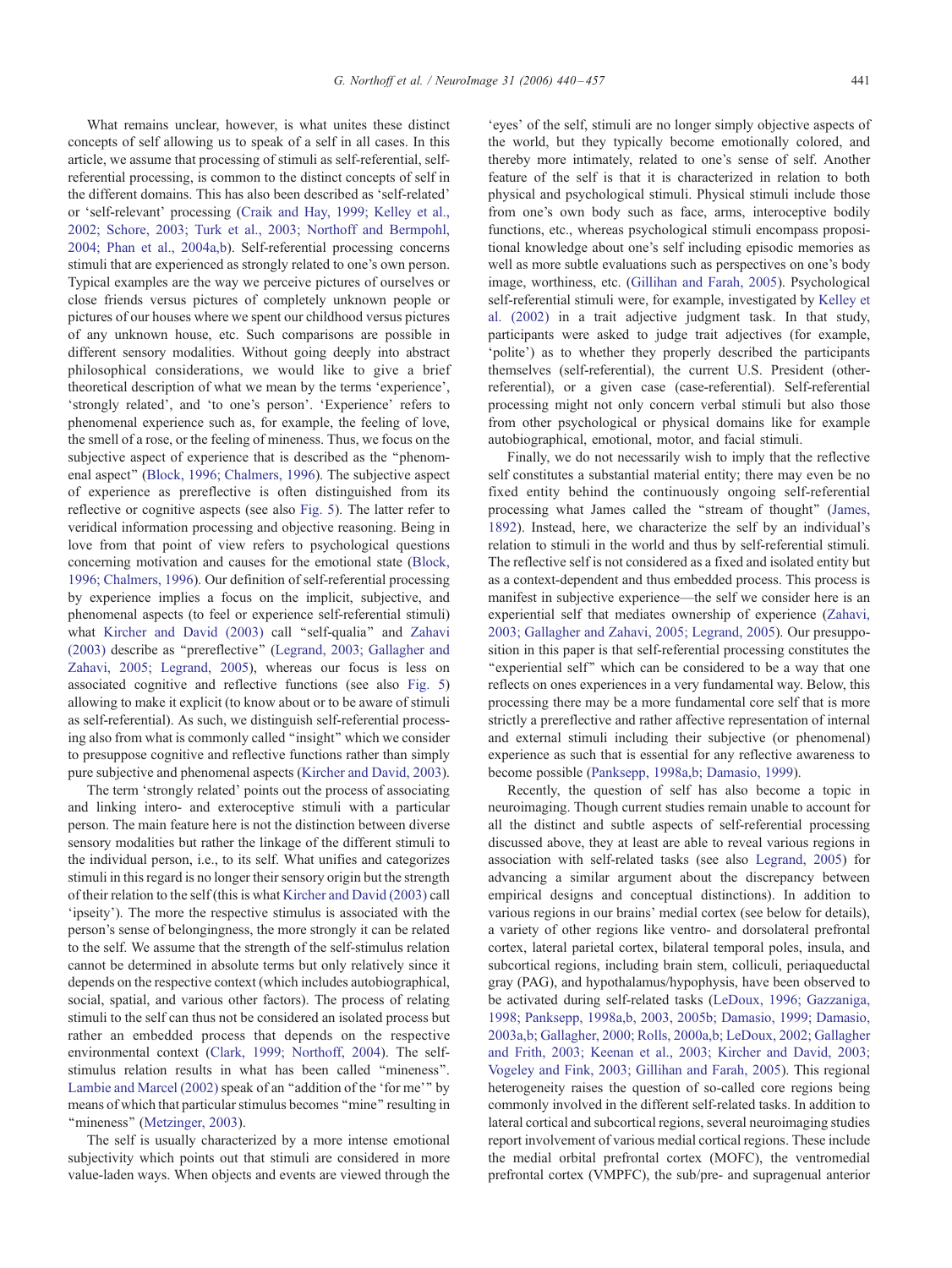<span id="page-2-0"></span>cingulate cortex (PACC, SACC), the dorsomedial prefrontal cortex (DMPFC), the medial parietal cortex (MPC), the posterior cingulate cortex (PCC), and the retrosplenial cortex (RSC) (see also Fig. 5 in [Gillihan and Farah, 2005\)](#page-15-0). Recently, these regions have been subsumed under the term cortical midline structures (CMS) (see Fig. 1) and characterized as an anatomical and functional unit ([Northoff](#page-16-0) and Bermpohl, 2004). What remains unclear, however, is whether activation in CMS is related to self-referential processing per se or to some task-specific processes reflecting the respective sensory – perceptual processing domains ([Gillihan and Farah, 2005\)](#page-15-0). If the CMS are associated with self-referential processing per se, activation in these regions should be observed in self-related tasks across all domains and sensory modalities, remaining task-independent. In the converse case, activation in CMS should occur only in self-related tasks in specific cognitive domains (or even sensory modalities) but not in other domains (or sensory modalities), showing task dependence or specificity.

The aim of the present article is to investigate whether there are core medial cortical regions that are commonly involved in selfrelated tasks across different cognitive domains and sensory modalities. For that purpose, we review neuroimaging studies with self-related tasks in different domains employing different stimuli such as trait adjectives, memories, emotions, and movements. We assume that there may be common regions in all such studies and that these core regions might predominantly be situated in cortical midline structures. Based on our hypothesis, we focus on reported involvement of medial cortical region in a series of relevant imaging studies. In addition, we test for functional specialization within the CMS using cluster and factor analysis. We assume that functional specialization within the CMS is not oriented on specific cognitive or perceptual domains but rather on some other principles like for example how meaningful a stimulus is to an individual. We will also shed some light on anatomical and functional linkage of CMS to



Fig. 1. Schematic illustration of cortical midline structures. The regions referred to as cortical midline structures (CMS) (BA = Brodman areas) in this article include the following areas. MOFC = medial orbital prefrontal cortex (BA 11, 12); VMPFC = ventromedial prefrontal cortex (BA 10, 11); PACC = pre- and subgenual anterior cingulate cortex (BA 24, 25, 32); SACC = supragenual anterior cingulate cortex (BA 24, 32); DMPFC = dorsomedial prefrontal cortex (BA 9); MPC = medial parietal cortex (BA 7, 31); PCC = posterior cingulate cortex (BA 23); RSC = retrosplenial cortex (BA 26, 29, 30). Note that there are no clear anatomically defined borders between the different regions.

subcortical midline regions and the role of both systems in constituting the multitudes of selves that have been proposed in the literature. This is complemented by discussing the linkage of self-referential processing in CMS to higher-order processing in lateral prefrontal cortical regions. Finally, we briefly discuss our results and their implications within the context of neurophilosophical conceptions of the self.

# Methods and results

# Study selection

We analyzed 27 PET and fMRI studies on self-related tasks published between 2000 and 2004 (see [Table 1\)](#page-3-0). We used a rather broad and unspecific definition of self-related tasks describing all tasks where some material or content had to be related to the persons themselves, i.e., their own selves. Studies included only those with healthy subjects, whereas those on neurological or psychiatric disorders were excluded. The following inclusion criteria were applied:

- 1. Only studies measuring neural activity in the whole brain were included, whereas studies reporting only selected regions of interest were excluded.
- 2. Only studies comparing self- and non-self-related tasks were included; studies with lack of a non-self-related control task were excluded.
- 3. Presentation of results has been limited to regional activation changes (as revealed by task comparison or image subtraction method, parametric designs, or brain – behavior correlations). Data on changes in functional or effective connectivity have been excluded from statistical analysis but are reported in the text.
- 4. Only activation data were included in the relevant analysis, whereas deactivation data were not considered. If more than one coordinate per condition was reported, the three most significant activation coordinates were included in the metaanalysis. This was done to account for extended activations as well as activations in different brain regions. Restricting the analysis to one coordinate per study might have occluded overlapping foci of activation. As a result, a total of 324 coordinates (108  $x$  coordinates, 108  $y$  coordinates, 108  $z$ coordinates) were included. For studies in which coordinates referred to the Montreal Neurological Institute (MNI) standard brains, a conversion of the coordinates to Talairach space was performed according to the method developed by M. Brett ([http://www/mrc-cbu.cam.ac.uk/Imaging/mnispace.html\)](http://www/mrc-cbu.cam.ac.uk/Imaging/mnispace.html).
- 5. In order to avoid debate concerning what can be considered neural activity of ''significant'' magnitude, we included all signal changes that the authors of individual papers have labeled "significant". These changes were based on peak voxel maxima effects regardless of cluster extent.
- 6. Following our hypothesis, we distinguished between different domains. Self-related tasks in the verbal, the spatial, the facial, the memory, the motor, the social, and the emotional domain were distinguished. The social domain included activations from two comparisons, those where self-related tasks activated differently from other-related tasks as well as those where both tasks activated common regions. Finally, we included studies comparing first- and third-person perspectives which also mirror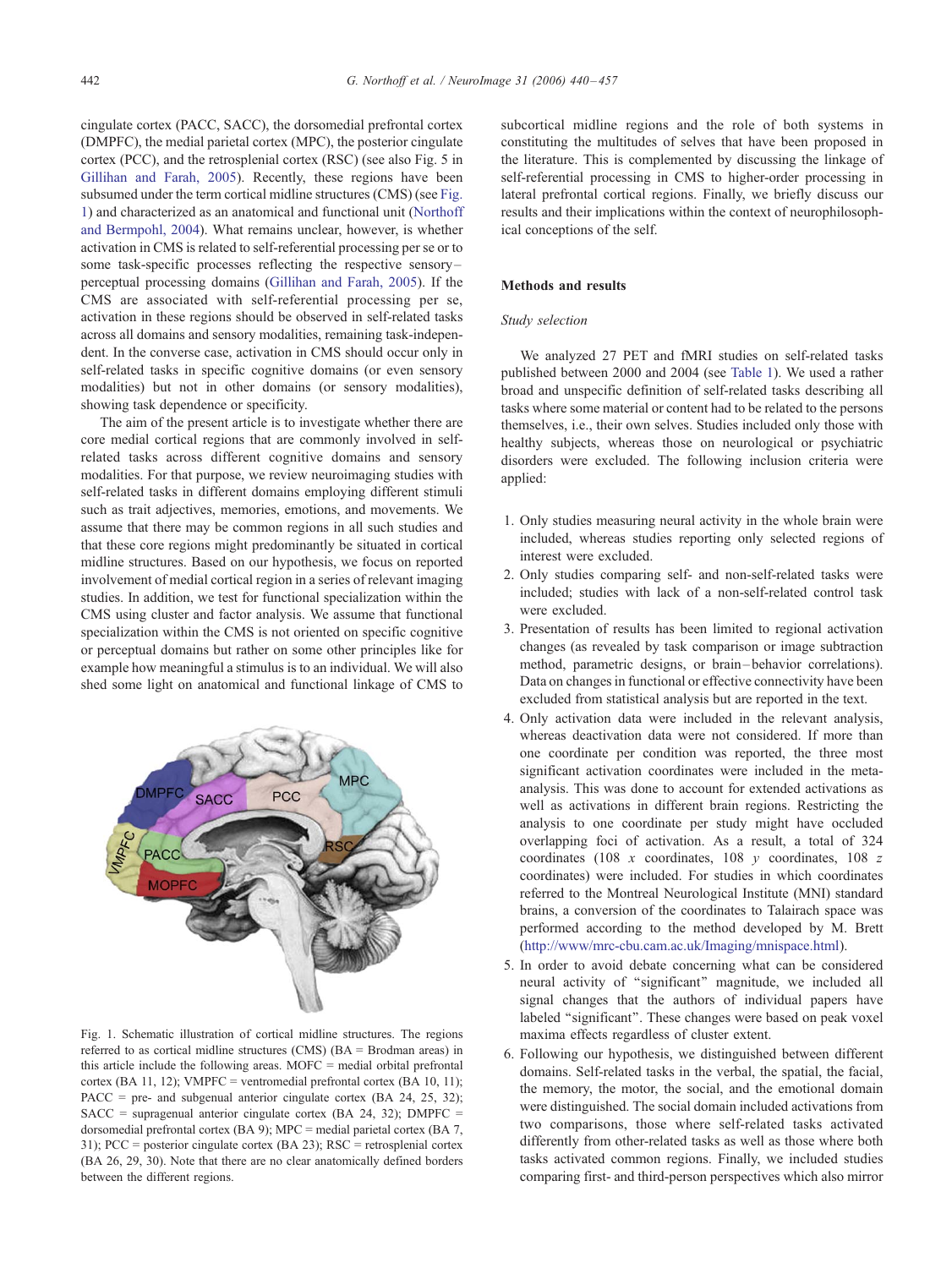<span id="page-3-0"></span>Table 1 Summaries of studies included in this review

| Study                      | Method | $\boldsymbol{n}$ | Experimental paradigm                                       | Specific contrast                                                                                                 | Modality               |
|----------------------------|--------|------------------|-------------------------------------------------------------|-------------------------------------------------------------------------------------------------------------------|------------------------|
| D'Argembeau et al., 2005   | PET    | 13               | Reflection about personality traits                         | Own vs. other's personality traits<br>Own and other's personality traits                                          | Mental                 |
| Christoff et al. (2003)    | fMRI   | 12               | Simple matching task of geometric<br>shapes                 | Internally vs. externally generated<br>information                                                                | Visual                 |
| Ehrsson et al. (2004)      | fMRI   | 17               | Rubber hand illusion                                        | Synchronous vs. asynchronous                                                                                      | Visual                 |
| Farrer and Frith (2002)    | fMRI   | 12               | Driving a circle with a joystick                            | Own vs. experimental driving                                                                                      | Visual                 |
| Farrer et al. (2003)       | PET    | $\,$ 8 $\,$      | Presentation of a virtual hand                              | Full control vs. non-control                                                                                      | Visual                 |
| Fossati et al. (2003)      | fMRI   | 14               | Encoding of positive and negative<br>trait adjectives       | Self vs. other                                                                                                    | Visual                 |
| Fossati et al. (2004)      | fMRI   | 14               | Retrieval of personality traits                             | Personality traits semantic vs.<br>phonemic condition                                                             | Visual                 |
| Gusnard et al. (2001)      | fMRI   | 24               | Attention and judgment                                      | Internally vs. externally cued<br>attention                                                                       | Visual                 |
| Iacoboni et al. (2004)     | fMRI   | 13               | Movie clips of social interactions                          | Two persons vs. single person                                                                                     | Visual                 |
| Johnson et al. (2002)      | fMRI   | 11               | Judgments about abilities and traits                        | Own vs. other's judgments                                                                                         | Auditorily             |
| Kelly et al. (2002)        | fMRI   | 24               | Trait adjectives                                            | Own vs. other's trait adjectives<br>Own and other's trait adjectives                                              | Visual                 |
| Kircher et al. (2000)      | fMRI   | 6                | Personality traits                                          | Own vs. other's personality traits<br>Own face vs. partner's face                                                 | Visual                 |
| Kjaer et al. $(2002)$      | PET    | 7                | Reflection on personality traits<br>and physical appearance | Reflection on own vs. other's<br>personality/physical traits                                                      | Mental                 |
| Lou et al. (2004)          | PET    | 13               | Retrieval of personality trait<br>adjectives                | Self vs. other                                                                                                    | Visual                 |
| Macrae et al. (2004)       | fMRI   | 22               | Personality adjectives                                      | Self vs. non-self descriptive/remember<br>vs. forgotten                                                           | Visual                 |
| Ochsner et al. (2004)      | fMRI   | 24               | Reference of negative emotional<br>pictures                 | Self-focus vs. situation-focus                                                                                    | Visual                 |
| Phan et al. $(2004a,b)$    | fMRI   | 12               | Evaluation of self-relatedness of<br>emotional pictures     | Correlation between emotion and<br>self-relatedness                                                               | Visual                 |
| Platek et al. (2004, 2005) | fMRI   | 5                | Presentation of faces                                       | Self face vs. famous face                                                                                         | Visual                 |
| Ruby and Decety (2001)     | PET    | 10               | Imagination of action                                       | First- and third-person perspective<br>Third- vs. first-person perspective<br>First- vs. third-person perspective | Visual and<br>auditory |
| Ruby and Decety (2003)     | PET    | 10               | Believing and thinking                                      | First- and third-person perspective<br>Third- vs. first-person perspective                                        | Mental                 |
| Ruby and Decety (2004)     | PET    | 10               | Imagination                                                 | Own vs. other's feelings<br>Other's vs. own feelings                                                              | Visual                 |
| Schmitz et al. (2004)      | fMRI   | 19               | Trait adjectives                                            | Self vs. other evaluation<br>Self and other evaluation                                                            | Visual                 |
| Seger et al. $(2004)$      | fMRI   | 12               | Decisions about liking of food                              | Self vs. other's decisions<br>Self and other's decisions                                                          | Visual                 |
| Vogeley et al. $(2001)$    | fMRI   | 8                | Theory of mind (TOM) and self<br>perspective (SELF)         | Self vs. theory of mind (TOM)<br>Theory of mind (TOM)<br>vs. SELF<br>Theory of mind (TOM) and SELF                | Visual                 |
| Vogeley et al. (2004)      | fMRI   | 11               | Counting red balls                                          | Own vs. avatars/other's perspective                                                                               | Visual                 |
| Zysset et al. (2002)       | fMRI   | 13               | Evaluative judgment                                         | Evaluative vs. episodic and semantic<br>judgment                                                                  | Visual                 |
| Zysset et al. $(2003)$     | fMRI   | 18               | Judgement of items                                          | Evaluative vs. semantic                                                                                           | Visual                 |

the distinction between self- and non-self-related tasks ([Ruby](#page-17-0) and Decety, 2001, 2003, 2004; Vogeley et al., 2004).

7. Since, in addition to specific domains, we were also interested in the question of self-related tasks in different sensory modalities, we coded for the sensory mode in which the respective stimuli were presented.

# Statistical analysis

The standard coordinates of activation peaks,  $x$ ,  $y$ , and  $z$ , reported by individual studies were plotted onto medial and lateral views of a 3-D canonical brain image (SPM 2002, Welcome Department of Cognitive Neurology; derived from the MNI brain template). We calculated the mean  $x$ ,  $y$ , and  $z$  coordinates for each domain and for all domains taken together. All regions showing  $x <$ 25 or  $x > -25$  were designated as medial regions. We chose a rather liberal criterion for medial regions in order to reveal whether activated regions are located really in the midline (see average values) or rather in lateral medial regions of one particular hemisphere. We first compared the means of all coordinates from all domains against  $0$  using  $t$  test. We then compared the means of the three coordinates between the different domains using one-way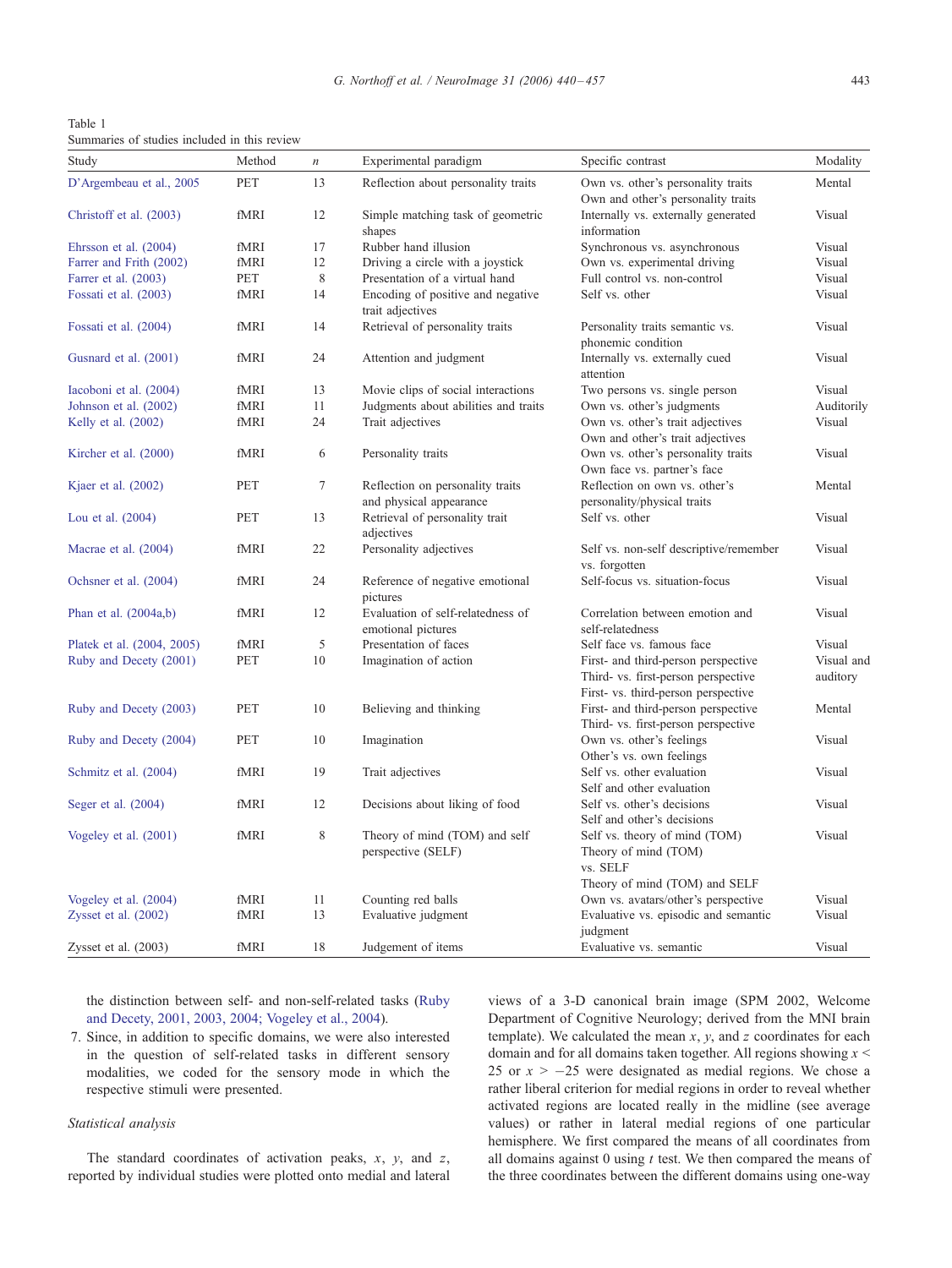<span id="page-4-0"></span>ANOVA and post-hoc  $t$  tests. To further exclude possible association of specific domains with particular coordinates, we applied two-way ANOVA for repeated measurement with the within-subjective factor coordinate  $(x, y, z)$  and the betweensubjective factor domain (emotional, etc.).

To distinguish between different subregions within the CMS, we employed the following analysis. We applied a hierarchic cluster analysis using quadratic Euclidean distance and Ward linkage rules. To test for different solutions, we applied three-, four-, and five-cluster solutions to our data set. We then statistically compared the different clusters within each solution among each other using two-way ANOVA with the factors cluster (number of clusters within each solution) and coordinates  $(x, y, z)$ . This was done to test for statistical difference between the clusters within each cluster solution. We then performed Chi-square analysis to test for possible associations of the obtained clusters with specific domains. Finally, we applied another test for yielding subgroups within our data set, namely principal component analysis using varimax rotation.

#### Results of statistical analysis

 $t$  test for all coordinates from all domains when compared to 0 revealed no significant difference for the x coordinate  $(t(107))$  =  $-1.867$ ,  $P = 0.065$ ). Despite the rather liberal entrance criterion for the x coordinate  $(x < 25$  or  $x > -25$ ), the means did not differ significantly from 0. Moreover, the means and SDs  $(-2.06 \pm 11.49)$ and the confidence interval (95% confidence interval: -4.26 –0.13) show that despite the liberal entrance criterion  $x$  coordinates are located closely to 0 and thus to cortical midline (see also Figs. 2A and B). Similarly, the means of all  $\nu$  coordinates did not show a significant difference when compared to 0 ( $t(107) = 1.932$ ,  $P =$ 0.056), though it was closer to a significant level than the  $x$ coordinate and showed a higher SD and confidence interval (means  $\pm$  $SD = 8.51 \pm 45.78$ ; 95% confidence interval:  $-0.22 - 17.24$ ). Finally, the means of all z coordinates revealed a significant difference when compared to 0 ( $t(107) = 12.116$ ,  $P = 0.0000$ ) (means  $\pm$  SD = 27.77  $\pm$ 23.82; 95% confidence interval: 23.23 –32.31).

In a second step, we compared the means of coordinates between the different domains. One-way ANOVA revealed no significant difference between the different domains for  $x$ coordinate  $(F(7) = 0.829, P = 0.566)$ , for the y coordinate  $(F(7) = 0.483, P = 0.845)$ , and for the z coordinate  $(F(7) = 0.483, P = 0.845)$ 1.766,  $P = 0.103$ ). These results suggest that there is no significant difference in all three coordinates between the

Fig. 2. (A) Activation in CMS observed in imaging studies during selfrelated tasks in different domains. Outcome of a meta-analysis of CMS foci of activation reported in 27 fMRI studies published between 2000 and 2004. These studies investigate brain activity during self-related tasks in different domains (emotional domain—dark blue, facial domain—light blue, memory domain—light green, motor domain—dark green, social domain: self and other—yellow, social domain: self vs. other—orange, spatial domain—red, verbal domain—brown). Medial activations  $(-25 \le x \le 25)$  are superimposed on a sagittal slice of an anatomical MRI scan at  $x = -6$ . Note the pattern of activations in all domains throughout anterior and posterior CMS. (B) Graphic representation of means and ranges of  $x$ ,  $y$ , and  $z$  coordinates during self-related tasks. The figure shows the range of the coordinate values for all domains (mean  $\pm$  standard deviation; colors are the same as in A). Statistical analysis showed no significant differences between the domains. (For interpretation of the references to colour in this figure legend, the reader is referred to the web version of this article.)

different domains (see also Fig. 2B). The two-way repeated measures ANOVA including the within-subjects factor coordinates (three levels:  $x$ ,  $y$ ,  $z$ ) and the between-subjects factor



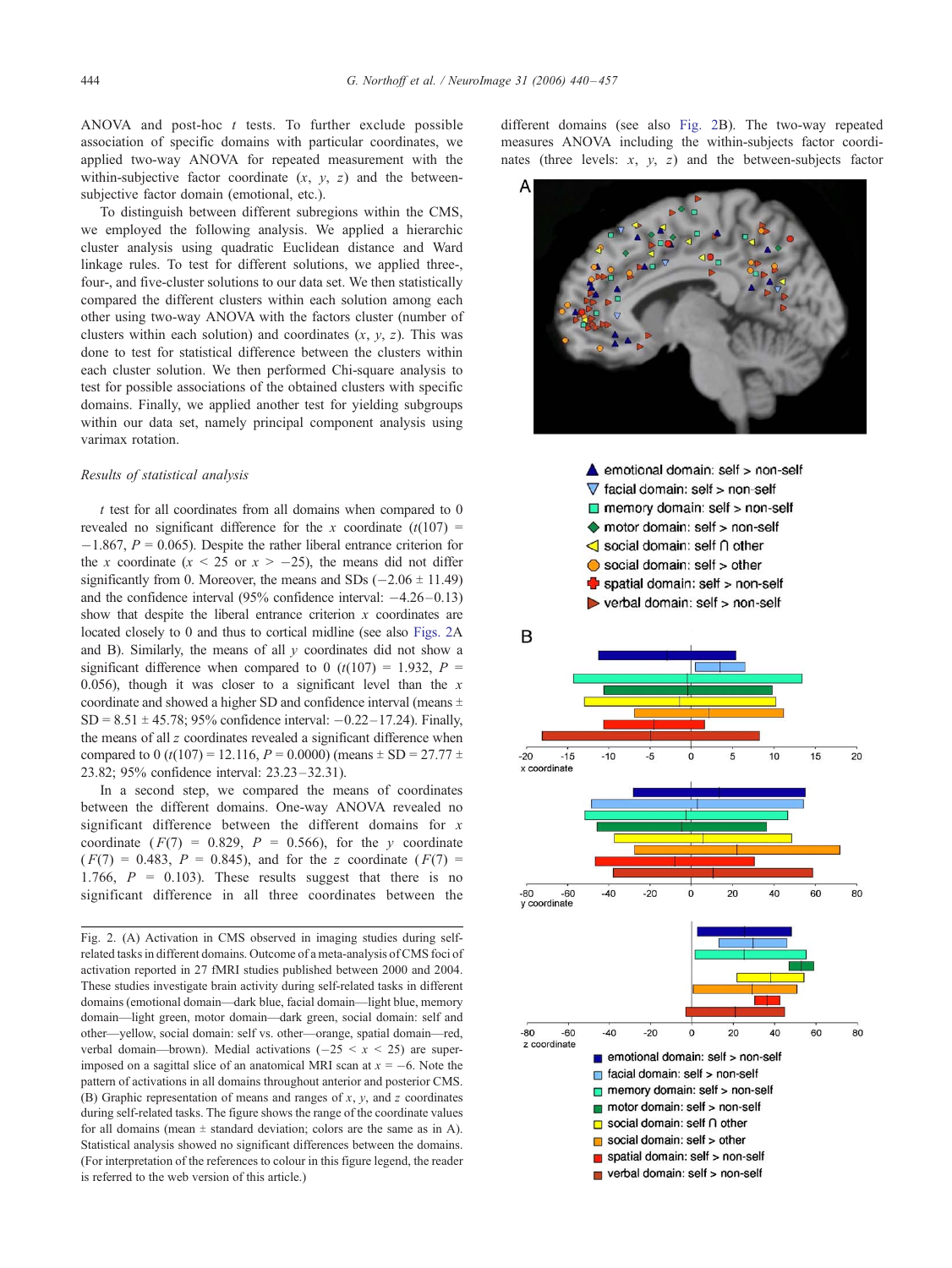<span id="page-5-0"></span>

Fig. 3. Graphic representation of localizations of clusters (A) and factors (B) in three-dimensional space. (A) shows the localization of the three clusters from the three-cluster solution in three-dimensional space as obtained in statistical analysis. (B) shows the components including the respective data points as obtained in principal component analysis using varimax rotation.

domains (8 levels) revealed no significant difference between the different domains with respect to the coordinates ( $F = 0.582$ ;  $P =$ 0.769; explained variance =  $3.9\%$ ; power = 0.24). The fact that we did not obtain any significant result in either ANOVA (oneway and two-way) suggests that there is no association between specific domains and particular coordinates.

The hierarchic cluster analysis revealed the following results. All cluster solutions, the 3-, 4-, and 5-cluster solutions, yielded three reliable clusters with more or less similar anatomical localization within the CMS (see Figs. 3 and 4). The three-cluster solution yielded the following results. The first cluster showed the coordinates (means  $\pm$  SD) in  $x = -2.07 \pm 10.28$ ,  $y = 48.78 \pm 11.11$ ,  $z = 7.45 \pm 14.02$  (44 data points) which is anatomically located in the VMPFC/PACC; the second cluster showed the coordinates in  $x = -3.30 \pm 10.96, y = -61.19 \pm 13.39, z = 31.20 \pm 21.16$  (26 data points) which is anatomically located in the PCC/precuneus; and the third cluster showed the coordinates in  $x = -1.20 \pm 13.20$ ,  $y =$ 9.58  $\pm$  21.39,  $z = 48.91 \pm 12.42$  (38 data points) which is anatomically located in the DMPFC/SACC (see also Figs. 3A and 4). The two-way repeated measures ANOVA, including withinsubjects factor coordinates (three levels:  $x$ ,  $y$ ,  $z$ ) and the observed clusters within the 3-cluster solution, revealed a highly significant difference between the three different clusters ( $F = 101.139$ ;  $P =$ 0.000; explained variance 65%; power = 1.00). Finally, Chi-square analysis did not yield any significant association between the three clusters with any of the domains ( $\chi^2$  = 16.1; P = 0.308).

The four-cluster solution showed the following results. The first cluster showed the coordinates in  $x = -4.0 \pm 13.06$ ,  $y = -53.0 \pm 13.06$ 45.22,  $z = 37.0 \pm 22.26$  (29 data points; PCC/precuneus); the second cluster showed the coordinates in  $x = -2.61 \pm 8.92$ ,  $y =$  $49.08 \pm 48.18$ ,  $z = 7.59 \pm 20.26$  (44 data points; VMPFC/PACC); the third cluster showed the coordinates in  $x = 1.37 \pm 8.82$ ,  $y =$  $-67.06 \pm 44.98$ ,  $z = -20.37 \pm 31.55$  (2 data points; occipital); the fourth cluster showed the coordinates in  $x = -1.94 \pm 11.99$ ,  $y =$  $15.43 \pm 42.56$ ,  $z = 50.86 \pm 24.74$  (33 data points; SACC). The twoway repeated measures ANOVA, including within-subjects factor coordinates (three levels:  $x$ ,  $y$ ,  $z$ ) and the obtained clusters (4 clusters), revealed a significant difference between the four different clusters ( $F = 211.83$ ;  $P = 0.000$ ; explained variance 80%; power = 1.00). Finally, the Chi-square analysis did not yield any significant association between the four clusters and particular domain ( $\chi^2$  = 19.77; *P* = 0.536).

The five-cluster solution showed the following results. The first cluster showed the coordinates in  $x = 0.52 \pm 13.06$ ,  $y = 16.19 \pm 10.19$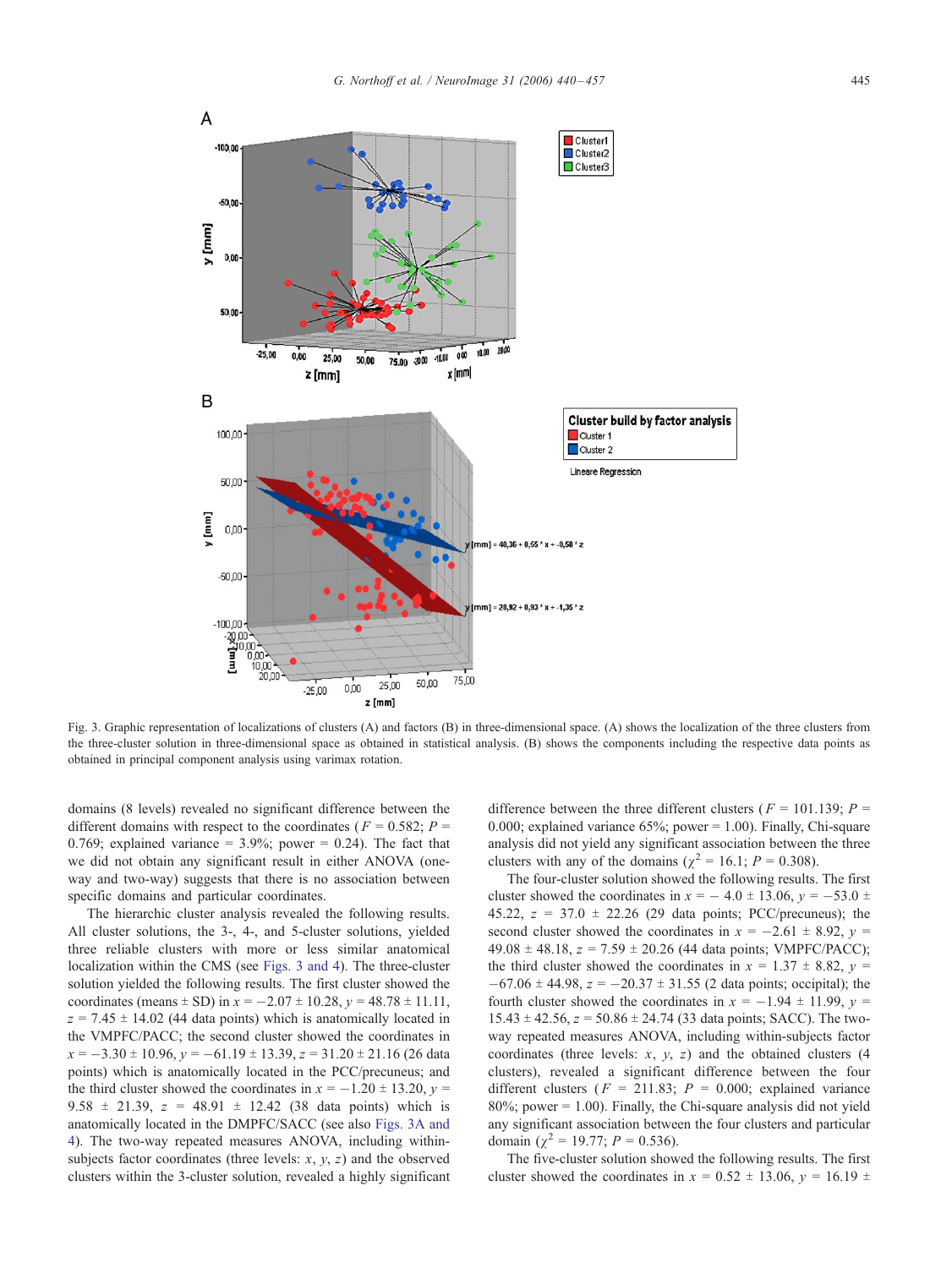

Fig. 4. Localization of the clusters from the three-cluster solution in the cortical midline structures. The figure shows the anatomical localization of the three clusters from the three-cluster solution, as visualized in threedimensional space in [Fig. 3A](#page-5-0), in the cortical midline structures. The colors correspond to the ones shown in [Fig. 3A](#page-5-0), the bars within each cluster reflect the standard deviations from the  $y$  and  $z$  coordinates obtained in statistical cluster analysis. Note the distinction between the VMPFC/PACC, the DMPFC, and the PCC/precuneus which might correspond to functional specialization within the CMS. (For interpretation of the references to colour in this figure legend, the reader is referred to the web version of this article.)

45.22,  $z = 50.37 \pm 22.26$  (32 data points; SACC); the second cluster showed the coordinates in  $x = 22.33 \pm 9.28$ ,  $y = -88.75 \pm 1.5$  $46.79$ ,  $z = -38.00 \pm 20.40$  (1 data point; Cerebellum); the third cluster showed the coordinates in  $x = -3.37 \pm 8.82$ ,  $y = -47.06 \pm 1.06$ 44.98,  $z = 42.37 \pm 31.55$  (23 data points; PCC/precuneus); the fourth cluster showed the coordinates in  $x = -1.94 \pm 11.99$ ;  $y =$  $-49.43 \pm 42.56$ ;  $z = 7.86 \pm 24.74$  (44 data points; VMPFC/PACC); the fifth cluster showed the coordinates in  $x = -9.77 \pm 8.02$ ;  $y =$  $-71.87 \pm 59.64$ ;  $z = 17.03 \pm 22.31$  (8 data points; occipital). The two-way repeated measures ANOVA, including within-subjects factor coordinates  $(x, y, z)$  and observed clusters, revealed a significant difference between the different clusters ( $F = 234.68$ ;  $P = 0.000$ ; explained variance 82%; power = 1.00). Finally, the Chi-square analysis did not yield any significant association between the five clusters and particular domains ( $\chi^2$  = 26.36;  $P = 0.551$ .

The factor analysis revealed two factors, which correspond to areas in the 3-D space. Two components were obtained (the first component explained 65.1% of the variance; the second component explained 34.9%; thus, the total explained essentially 100% of the variance). Based on the two components obtained, we calculated another 2 clusters associating them with the different data points. The absolute value of each component load specifies uniquely whether each respective data point belongs (absolute value for component 1 < absolute value for component 2) to either cluster 1 or cluster 2. As such, we were able to obtain the function of the regression area for the two clusters. The regression area for cluster 1 was  $y = 28.92 + 0.93 * x - 1.35 * z$  and for cluster 2,  $y =$  $40.36 + 0.55 * x - 0.50 * z$ . As can be seen in the graphics (see [Fig. 3B](#page-5-0)), three groups of data points (lower red, upper red, blue) can be distinguished from each other corresponding to localization in VMPFC/PACC, SACC/DMPFC, and PCC/precuneus. This lends further support to our results from cluster analysis. The two-way repeated measures ANOVA included within-subjects

factor coordinates (three levels:  $x$ ,  $y$ ,  $z$ ), and the obtained clusters revealed most significant differences between the different clusters  $(F = 17.731; P = 0.000;$  explained variance = 14.3%; power = 0.987). The Chi-square analysis did not reveal any significant association between the two clusters and particular domains ( $\chi^2$  = 5.385;  $P = 0.613$ ).

#### Imaging studies and the self

#### Self-referential processing in the verbal domain

Several studies have investigated verbal tasks in relation to the self. For example, [Kelley et al. \(2002\)](#page-16-0) investigated a trait adjective judgment task comparing self-, other-, and case-referential adjectives (see Introduction for more complete description). They demonstrated that the VMPFC and the DMPFC were selectively engaged in the self-related condition. Employing auditorily delivered statements, [Johnson et al. \(2002\)](#page-16-0) compared judgments about one's own abilities, traits, and attitudes (such as 'I can be trusted') to a semantic judgment task. The self-referential condition was associated with activation in VMPFC, DMPFC, and PCC/RSC relative to the control condition. Another mode of stimulation was applied by [Kjaer et al. \(2002\).](#page-16-0) Instead of relying on sensory presentation of verbal items, they asked the subjects to mentally induce thoughts reflecting on one's own personality traits and physical appearance. Self-referential conditions (personality traits, physical appearance) induced activation in various CMS including VMPFC, PACC, DMPFC, SMA, and precuneus when compared to non-self-referential conditions (i.e., thoughts about a famous person, the Danish Queen). They also observed increased functional connectivity between SACC and precuneus during self-referential conditions. An analogous method of mental stimulation with thoughts was applied by [D'Argembeau et al.](#page-15-0) (2004). These authors observed a positive correlation between blood flow in the VMPFC and the degree of self-referentiality of thoughts ([D'Argembeau et al., 2004\)](#page-15-0).

Taken together, all these studies ([Johnson et al., 2002; Kelley et](#page-16-0) al., 2002; Kjaer et al., 2002; D'Argembeau et al., 2004) observed involvement of CMS in self-referential tasks, although they relied on different modes of verbal task presentation (visual, auditory, mental/thoughts). This suggests that neural activity in the CMS during verbal self-referential processing remains independent of the respective sensory modalities and might therefore be called supramodal.

# Self-referential processing in the spatial domain

Self-referential processing in the spatial domain refers to the centeredness of an individual's multidimensional and multimodal space upon one's own body. This provides egocentric information about one's own body and its spatial context which needs to be distinguished from allocentric information about other body's spatial contexts. This has first been investigated in navigational tasks ([Maguire et al., 1998, 1999; Vogeley and Fink, 2003\)](#page-16-0). Key regions for egocentric navigation involved posterior CMS like MPC and PCC as well as other regions like the right inferior parietal cortex and the temporal cortex. The relevance of the MPC and the right lateral parietal cortex in egocentric processing of one's own body's spatial context can also be derived from studies of patients with right parietal lesions ([Marshall and Fink, 2001; Vogeley and Fink, 2003\)](#page-16-0).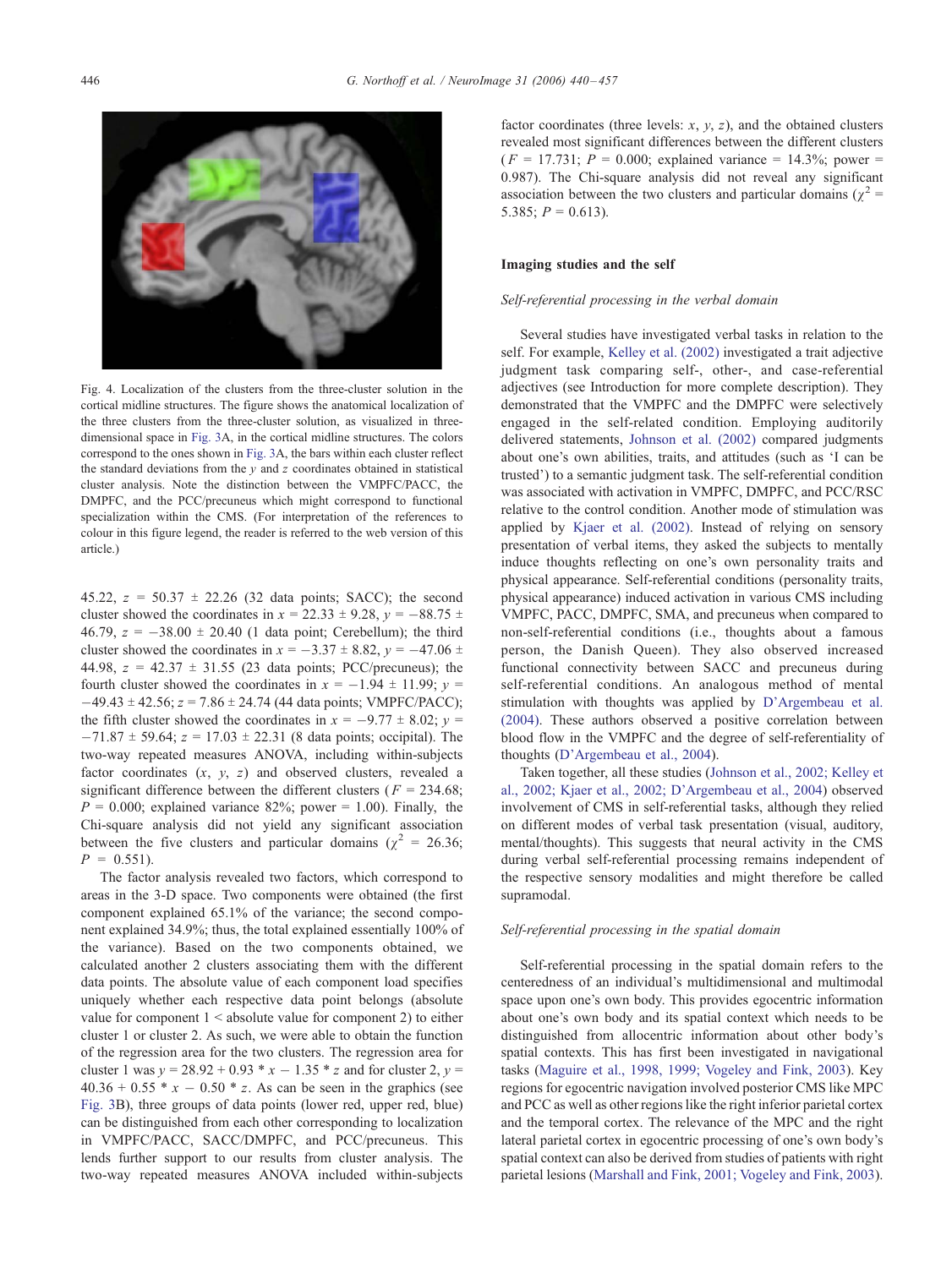These patients show spatial neglect with impairments in tracking changes in egocentric spatial relationships.

The involvement of these regions in self-referential processing in the spatial domain is further supported by a recent study by [Vogeley et al. \(2004\).](#page-17-0) They investigated subjects in fMRI while perceiving a virtual scene including an avatar and red balls in a room. The task for the subjects was to count the red balls by taking either the avatars perspective (third-person perspective; TPP) or one's own perspective (first-person perspective; FPP). According to the authors, the crucial difference is that TPP necessitates an additional translocation of the egocentric viewpoint from FPP to TPP. Counting the balls in FPP revealed decreased reaction times and higher accuracy compared to the identical task in TPP. Moreover, counting in FPP (when compared to counting in TPP) induced activation in anterior and posterior CMS like VMPFC, PACC, DMPFC, PCC, and RSC as well as in other regions including the bilateral left inferior and medial temporal gyrus, the right anterior insula, and the right postcentral gyrus.

# Self-referential processing in the memory domain

Memorizing, i.e., encoding and retrieving self-referential stimuli, is reflected in episodic and autobiographical memory (see [Maguire, 2001](#page-16-0) and especially [Gilboa, 2004](#page-15-0) for a comparison of both). [Macrae et al. \(2004\)](#page-16-0) investigated the retrieval of visually presented self- and non-self-related adjectives describing personality traits. They performed a double analysis with grouping retrieved items in two ways, remembered versus forgotten and selfdescriptive versus non-self-descriptive. Remembered items induced activation in DMPFC, left LPFC, and bilateral hippocampus/parahippocampal gyrus when compared to forgotten items, while the self-descriptive versus non-self-descriptive contrast revealed activation in the DMPFC. Both contrasts involved the DMPFC suggesting that retrieval performance and self-relevance interact in this particular region.

The interaction between retrieval and self-reference might be particularly crucial in autobiographical memory. Accordingly, previous imaging studies during autobiographical memory retrieval show involvement of the DMPFC and/or the VMPFC ([Fink, 1996;](#page-15-0) Maddock, 1999; Maddock et al., 2003; Piefke et al., 2003; Gilboa, 2004). In addition, autobiographical memory has a strong emotional component. This has been investigated by [Fossati et](#page-15-0) al. (2003, 2004) who investigated the encoding and retrieval of visually presented positive and negative self-related personality trait adjectives (semantic and phonemic conditions served as controls). Both the encoding and the correct retrieval of selfencoded personality traits engaged the DMPFC, in particular, the right DMPFC. According to the authors, recruitment of the DMPFC suggests that the same process, i.e., self-referential processing, might operate at both encoding and retrieval to relate personality adjectives to one's own self.

The relation between anterior and posterior CMS as well as their relation to other regions has been investigated in a recent PET-TMS study by [Lou et al. \(2004\).](#page-16-0) Episodically retrieved (visually presented) personality trait adjectives were either related to their own person, to their best friend, or to the Danish Queen. Retrieval of self-related adjectives induced activation in the DMPFC and the PCC/precuneus as well as in the right and left inferior parietal cortex, the left ventrolateral prefrontal cortex (VLPFC), and the middle temporal cortex including the hippocampus. Analysis of functional connectivity revealed significant interaction between anterior (DMPFC) and posterior (MPC, PCC, precuneus) CMS as well as between anterior CMS and other regions (LPFC, inferior parietal, middle temporal). Based on a complementary TMS study ([Lou et al.,](#page-16-0) 2004), the authors conclude that the MPC might be a nodal region in mediating interaction between CMS and other lateral cortical regions during episodic retrieval of self-related adjectives (see also [Seger et al., 2004](#page-17-0) whose results show specific involvement of the MPC (and the PCC) during self-referential processing in the verbal domain).

#### Self-referential processing in the emotional domain

Several studies investigating emotions observed activation in anterior CMS including the VMPFC, the ACC, and the DMPFC (see [Phan et al., 2002](#page-16-0) for an overview). Does this involvement of anterior CMS during emotions indicate self-referential processing? [Phan et al. \(2004a,b\)](#page-16-0) investigated the degrees of self-referentiality during emotional processing. Subjects had to appraise the extent of personal association of emotionally salient pictures during fMRI. fMRI results were correlated with subjective ratings (after fMRI) appraising the degree of self-relatedness of the picture content in a visual analogue scale. Regions associated with self-relatedness were located in the CMS including VMPFC, PACC, and DMPFC, the latter two appearing only with increasing degrees of selfrelatedness (other regions activated in relation to self-relatedness concerned the insula and the nucleus accumbens): The more selfrelated the picture content was appraised, the more activation was observed in these regions.

In another study ([Fossati et al., 2003\)](#page-15-0), subjects had to judge whether emotional, i.e., positive and negative personality, trait adjectives described themselves properly. For control, subjects were asked if the adjectives described generally desirable traits. The DMPFC and PCC were specifically activated during selfreferential evaluation of words irrespective of their emotional valence. [Ochsner et al. \(2004\)](#page-16-0) compared self-relevance of visually presented negative emotional pictures (self-focus) with alternative meanings for pictured actions and their situational contexts (situation-focus). They observed increased recruitment of the PACC/SACC in the self-focus and of right and left LPFC (VLPFC, DLPFC) in the situation-focus. This is in line with earlier studies ([Gusnard and Raichle, 2001; Gusnard et al., 2001\)](#page-15-0) where attention to self-referent emotional conditions induced neural activity in PACC/SACC, VMPFC, and DMPFC when compared to externally cued attention. A similar pattern of differential medial versus lateral prefrontal recruitment has been observed when participants either judged the valence of their own emotional responses to pictures or evaluated the valence of the emotion expressed by the central person displayed in those pictures ([Ochsner et al., 2004\)](#page-16-0). These results indicate that self-referential processing in the emotional domain especially involves the anterior CMS.

How can we disentangle emotion and self-referential processing? In addition to self-relatedness (see above), [Phan et al.](#page-16-0) (2004a,b) also incorporated individual ratings of emotional intensity (or arousal) as a regressor in the analysis of functional activation data during evaluation of emotional pictures. Regions specifically activated in relation to subjective ratings of emotional intensity included the amygdala, the nucleus accumbens, and the insula; these regions clearly differ from the ones associated with appraisal of self-relatedness (see above). Similar results of a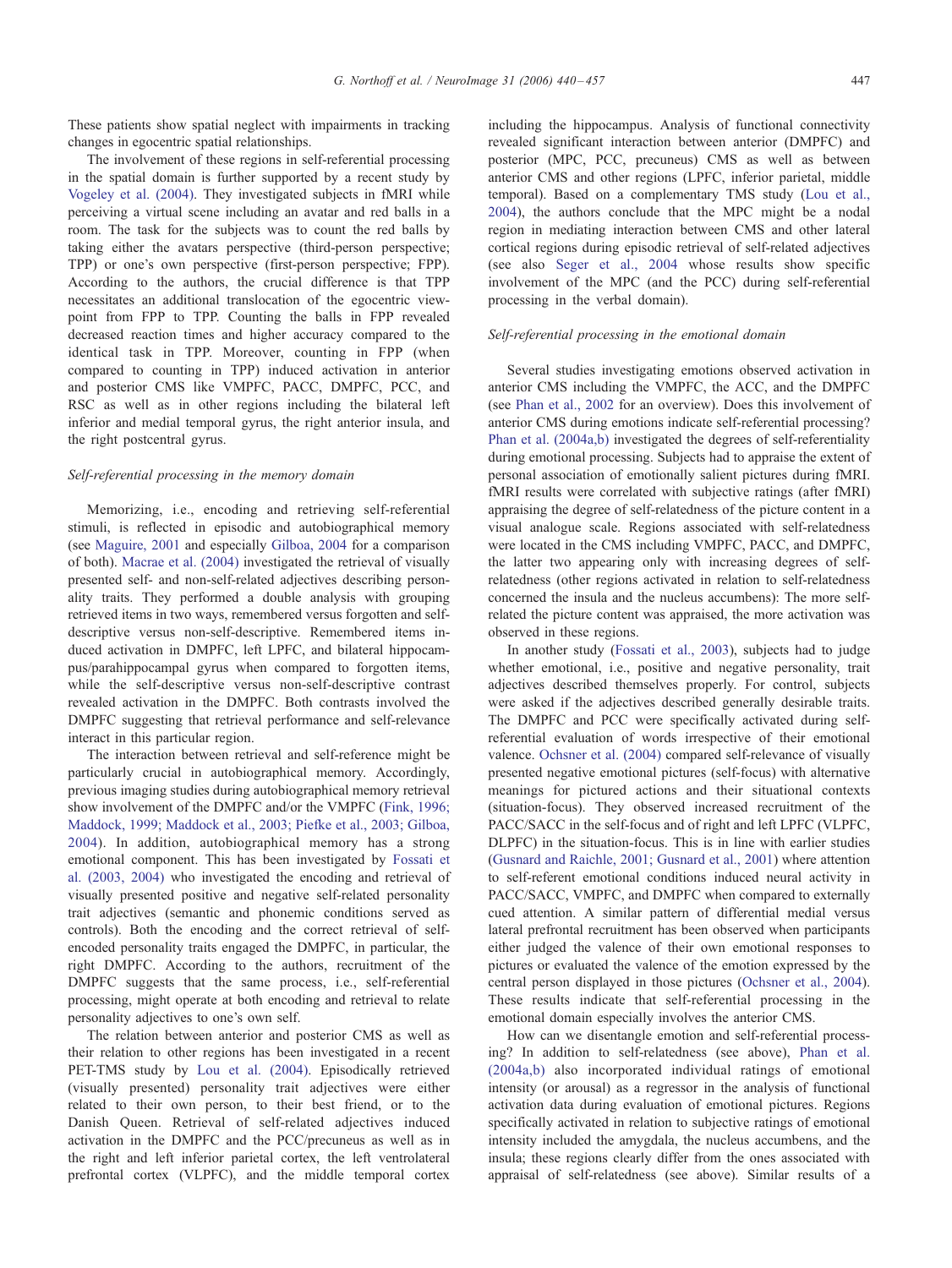relationship between neural activity in the amygdala (and other subcortical regions) and emotional intensity were obtained in both gustatory (i.e., unpleasant and pleasant taste; [Small et al., 2003\)](#page-17-0) and olfactory studies (unpleasant and pleasant odors; [Anderson et](#page-14-0) al., 2003) studies.

While self-referential processing is apparently associated with CMS, emotion processing might predominantly take place in subcortical (and other cortical) regions including the insula, amygdala, brain stem, colliculi, and PAG (see also [LeDoux,](#page-16-0) 1996, 2002; Panksepp, 1998a,b, 2003; Damasio, 1999). The often observed activation in anterior CMS across different emotion types and distinct induction methods ([Phan et al., 2002; Murphy et al.,](#page-16-0) 2003) might thus reflect the high degree of self-referentiality shared by all emotions rather than intrinsic emotion processing. This might also be reflected in reports of significant correlation of neural activity in anterior CMS with emotional valence ([Anderson](#page-14-0) et al., 2003; Small et al., 2003; Heinzel et al., 2005) since evaluation of the latter presupposes self-reference.

# Self-referential processing in the facial domain

One of the most important ways to identify one's own person is to recognize one's face and distinguish it from other persons' faces. Self-face recognition might thus presuppose self-referential processing in the facial domain. In a series of investigations applying visual presentation of own, others, and morphed faces, [Keenan et](#page-16-0) al. (2000, 2001, 2003) suggested that self-face recognition is associated with processing in the right hemisphere and particularly the right LPFC. However, a more recent fMRI study observed activation in the DMPFC as well as in the right LPFC (and other regions like the temporal pole) during self-face recognition ([Platek](#page-17-0) et al., 2004, 2005). Similarly, [Kircher et al. \(2000, 2001\)](#page-16-0) observed co-activation in medial (ACC) and lateral prefrontal (left LPFC) regions when comparing own-face recognition with recognition of a morphed version of it and the partner's face (see also [Sugiura et](#page-17-0) al., 2000). These findings suggest that medial cortical regions are involved in self-face recognition being co-activated with lateral prefrontal cortical regions.

Hemispheric lateralization in prefrontal cortex during self-face recognition remains an issue of debate. [Keenan et al. \(2000, 2001,](#page-16-0) 2003) associated self-face recognition with the right hemispheric lateral prefrontal cortex. In contrast, [Turk et al. \(2002,](#page-17-0) [2003\)](#page-17-0) found left hemispheric dominance for self-face processing in a split-brain patient (see however [Keenan et al., 2003](#page-16-0) who report a patient with right hemispheric dominance for self-face processing). Therefore, [Turk et al. \(2002, 2003\)](#page-17-0) speak of a so-called ''left hemispheric interpreter in self-recognition'': ''This interpretive function of the left hemisphere takes available information from a distributed selfprocessing network and creates a unified sense of self from this input''.

#### Self-referential processing in the social domain

The ability to assign and attribute mental states including emotions, thoughts, attitudes, and beliefs to other persons is referred to as 'theory of mind' (TOM) or mind reading ([Baron-](#page-15-0)Cohen, 1995; Frith and Frith, 1999). This is central to any social interaction and makes communication possible. Interestingly, imaging studies during theory of mind tasks have been shown to involve anterior and posterior CMS like the VMPFC, the ACC, the DMPFC, and the MPC as well as other regions like the temporal pole and the superior temporal sulci ([Frith, 2002; Frith and Frith,](#page-15-0) 1999, 2003; Stuss et al., 2001; Vogeley et al., 2001; Kampe et al., 2003; Blakemore and Frith, 2004; Iacoboni et al., 2004; Platek et al., 2004, 2005).

Analogous involvement of especially the anterior CMS in both self- and other-person-referential processing has been observed in the verbal ([Craig et al., 1999; Schmitz et al., 2004; Seger et al.,](#page-15-0) 2004; as described above), emotional (see [Wicker et al., 2003;](#page-17-0) Fitzgerald et al., 2004 who observe overlap between feeling and seeing of disgust in ACC and insula), and visceral (see [Singer et](#page-17-0) al., 2004 who observed activation in ACC during experiencing and observing pain) domains.

How can CMS involvement in both self- and other-person referential processing be interpreted? According to the simulation theory of mind reading, the observer tries to covertly mimic one's mental state of the other person leading to shared mental states between observer and observed persons. Since in mind reading the others' mental states seems to resonate in the own mental state, it might be assumed that mind reading requires self-referential processing.

# Self-referential processing in agency and ownership of movements

Self-referential processing is required in agency and ownership both characterizing the self in the motor domain. Agency describes the sense or feeling of being causally involved in an action. For example, the sense that I am the one who is causing something to move or that I am the one who is generating a certain thought in my stream of consciousness ([Gallagher, 2000; Gallagher and Frith,](#page-15-0) 2003; Frith, 2002).

[Farrer and Frith \(2002\)](#page-15-0) conducted PET studies investigating agency. In the agency condition, subjects had to draw a circle and mentally attribute the action seen on the screen to themselves. In the control condition, they also had to draw a circle but were shown that the action on the screen was driven by the experimenter. Being aware of causing the action was associated with activation in bilateral anterior insula, SMA, lateral premotor cortex, and primary sensorimotor cortex. In contrast, attributing action to another person promoted activity in the right inferior parietal cortex. These results were confirmed in a further study where subjects had to compare their own movements with those of a virtual hand ([Farrer et al., 2003\)](#page-15-0). Full control of the virtual hand was supposed to induce a sense of agency, whereas discrepancy between virtual hand and own movements leads to attribution of action to another person. The stronger the sense of agency, the greater activation was observed in the insula. Conversely, the weaker the sense of agency implying strong discrepancy, the greater the right inferior parietal lobe was activated.

Ownership describes the sense that I am the one who is undergoing an experience, for example, the sense that it is my body and not another person's body that is moving ([Gallagher, 2000\)](#page-15-0). [Jeannerod \(2003\)](#page-16-0) speak of a ''who system'' enabling a subject to attribute an action to its proper owner. How can we distinguish agency and ownership? Agency describes a ''sense of effort'' corresponding to anticipatory mechanisms with pre-movement motor commands, i.e., forward mechanisms ([Jeannerod, 2003\)](#page-16-0). Ownership, in contrast, might rather indicate a ''sense of effect'' depending on sensory feedback mechanisms by means of which the consequences of the movements/action are related to the own person ([Gallagher, 2000; Gallagher and Frith, 2003\)](#page-15-0).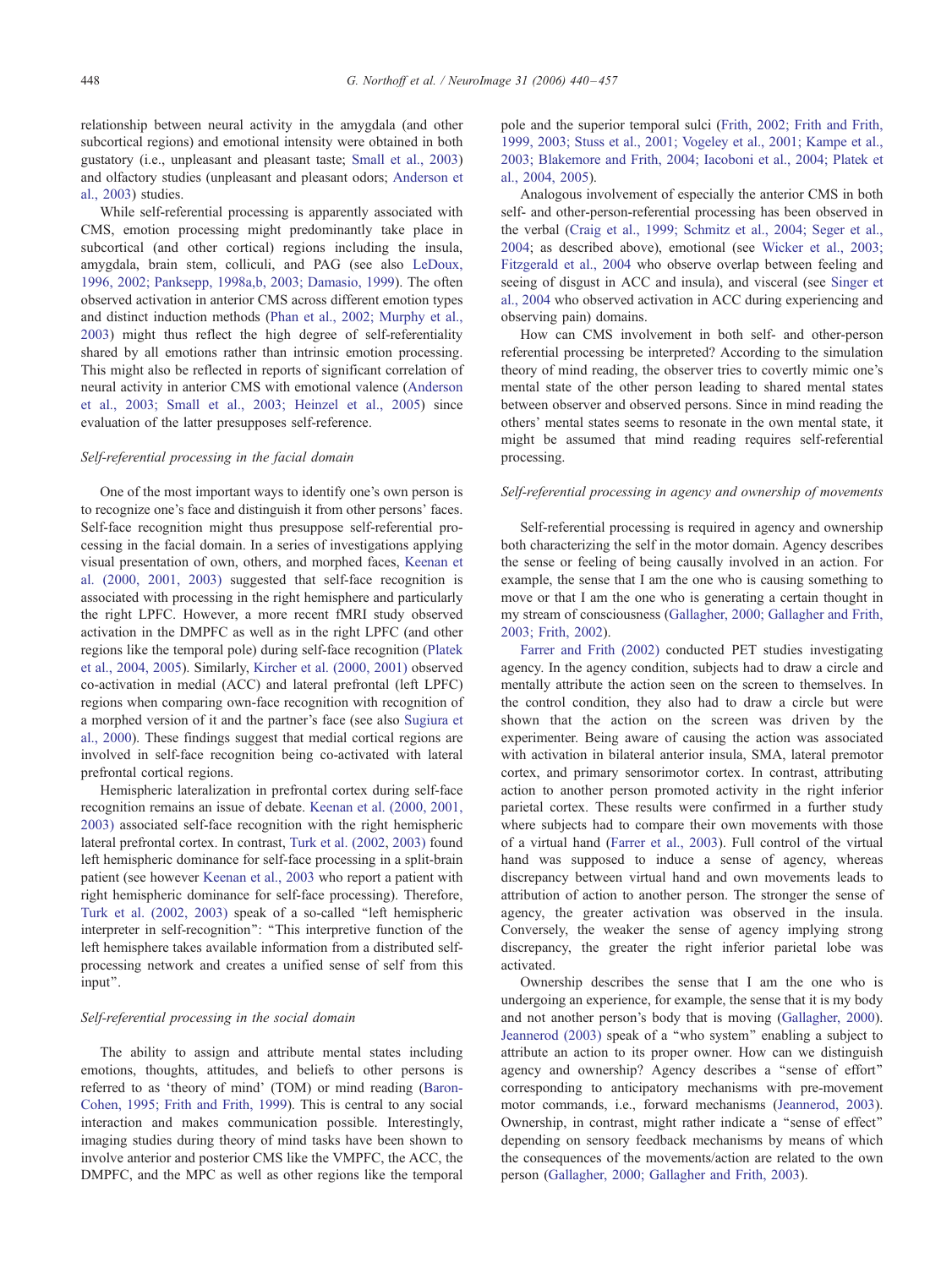[Ehrsson et al. \(2004\)](#page-15-0) investigated ownership in imaging. A perceptual illusion was used to manipulate feelings of ownership of a rubber hand presented in front of subjects lying in fMRI. After a short period, the majority of subjects had the experience that the rubber hand is their own hand reflecting the sense of ownership. To modulate the sense of ownership, the relation between their own hand and the rubber hand were varied according to different degrees of synchrony and congruency. The feeling of ownership of their own hand, as indicated by synchrony and congruency between both hands, induced increased activation in bilateral premotor cortex. In addition, the magnitude of activation in premotor cortex significantly correlated to the degree of ownership measured with a visual analogue scale. Other regions observed in studies of ownership include the ACC, motor cortex, cerebellum, and the posterior parietal cortex (see [Jeannerod, 2003](#page-16-0) for a summary of their own studies of motor ownership, as well as [Blakemore et al., 2000;](#page-15-0) Blakemore, 2003 for studies of sensory ownership).

# Self-referential processing, the CMS, and the self

# Sensory processing and self-referential processing

Our review of neuroimaging studies reveals a set of commonly activated regions, within the extended CMS, during self-related tasks using a diverse set of sensory modalities. Activation in CMS must therefore be considered independent of the sensory mode within which the self-related stimuli were presented. Such sensory independence of neural activity in CMS can be observed in all domains. This is paradigmatically reflected in the emotional domain. Regardless of whether emotions were induced visually, auditorily, gustatory, or olfactorily, they all led to activation in CMS (see [Phan et al., 2002; Anderson et al., 2003; Small et al.,](#page-16-0) 2003). The same could be observed in the verbal and memory domains. Therefore, neural processing in CMS might be characterized by "supramodality".

If neural processing in CMS is supramodal, these regions should receive afferent connections from all sensory modalities. In fact, the MOFC and VMPFC receive connections from all regions associated with primary and/or secondary exteroceptive sensory modalities (olfactory, gustatory, somatosensory, auditory, visual) ([Barbas, 2000; Rolls, 2000a,b; Damasio, 2003a,b; Kringelbach and](#page-15-0) Rolls, 2004). Unfortunately, no imaging studies directly comparing the same self-related task in different sensory modalities have yet been reported.

In addition to their exteroceptive connections, the CMS are densely connected to cortical and subcortical regions (insula, brain stem regions like hypothalamus, PAG, and colliculi) processing interoceptive sensory signals. These include the proprioceptive and vestibular senses, the visceral sense, and the sense of the internal milieu ([Carmichael and Price, 1996; Price, 1999; Rolls, 2000a,b;](#page-15-0) Damasio, 2003a,b; Barbas, 2004). This is in accordance with results from imaging studies focusing on interoceptive signals of one's own body ([Craig, 2002, 2003, 2004; Wicker et al., 2003;](#page-15-0) Nagai et al., 2004). Studies investigating, for example, the regulation of heart beat, biofeedback arousal, relaxation, or the affective component of pain show activation sites in CMS like MOFC, VMPFC, and ACC ([Craig, 2002, 2003, 2004; Wicker et](#page-15-0) al., 2003; Nagai et al., 2004; Singer et al., 2004) as well as in the respective cortical and subcortical regions (insula, brain stem regions like hypothalamus, hypophysis, PAG, and colliculi).

Due to these extensive exteroceptive and interoceptive connections, the anterior CMS and especially the MOFC and VMPFC have been characterized as polymodal convergence zones ([Rolls,](#page-17-0) 2000a,b; LeDoux, 2002; Schore, 2003). Such polymodal convergence might provide the anatomical ground for directly assessing the different sensory stimuli according to their degree of selfreferentiality: high degrees of self-referentiality seem to induce activation in CMS, whereas low degrees of self-referentiality are apparently accompanied by rather low levels of activation or even deactivation in CMS. Unfortunately, the exact mechanisms by which a purely sensory stimulus is transformed into a selfreferential remain unclear. What seems to be clear however is that neural activity in CMS, especially in anterior CMS, must be considered crucial in transforming simple sensory processing into more complex self-referential processing (see also [Fig. 5\)](#page-10-0).

#### Cortical midline structures and subcortical midline regions

The CMS are densely and reciprocally connected to interoceptive midline regions in midbrain and brain stem like the periaquaeductal gray (PAG), the superior colliculi (SC), and the adjacent mesencepahlic locomotor region (MLR) as well as preoptic areas, the hypothalamus, the dorsomedial thalamus, and the bed nucleus of the stria terminalis ([Holstege et al., 1996; Panksepp, 1998a,b\)](#page-16-0). For example, the colliculi and the PAG are among the most richly connected areas of the brain; both receive afferents from several exteroceptive sensory regions (occipital, auditory, somatosensory, gustatory, and olfactory cortex) and, at the same time, afferents from other interoceptive subcortical regions ([Holstege et al., 1996\)](#page-16-0). In addition, the PAG and the colliculi are connected with the CMS ([Dujardin and Jurgens, 2005\)](#page-15-0). Since the same is true for the other subcortical midline regions mentioned, we suggest to speak of an integrated cortical – subcortical midline system which, of course, incorporates what [MacLean \(1990\)](#page-16-0) called the limbic system.

How is such integrated cortical – subcortical midline system related to the self? Since they are involved in integrative processing of interoceptive bodily functions, the subcortical midline regions have been associated with what has been called ''bodily-self'' or ''proto-self'' ([Strehler, 1991; Damasio, 1999; Parvizi and Damasio,](#page-17-0) 2001; Craig, 2002, 2003; Panksepp, 2003, 2005a). This reflects an archaic scheme of our own body; we envision that these ancient subcortical midline regions of the brain neurally instantiate a ''virtual body'' laid out in coherent viscero-somatic motor coordinates. This in turn serves as solid platform for basic instinctual –mental existence and the evolution of additional neuro-mental complexities with the emergence of additional "mental selves" ([Panksepp, 1998a,b; Damasio, 1999\)](#page-16-0).

We assume that the integrated cortical-subcortical midline system allows for the transformation of the ''proto-self'' into the "core or mental self" by linking sensory processing to selfreferential processing. One might however argue that the ''protoself'' already presupposes self-referential processing which might make distinction between both types of processing in different regions superfluous. Sensory processing in subcortical regions with the consecutive ''bodily or proto-self'' characterizes one's own body functions but does not yet distinguish them from the ones of other bodies, i.e., other ''bodily or proto-selves''. In contrast, selfreferential processing allows for an active and explicit distinction between self- and non-self-related intero- and exteroceptive stimuli. We suppose that it is the active and explicit character of the distinction and its application to both intero- and exteroceptive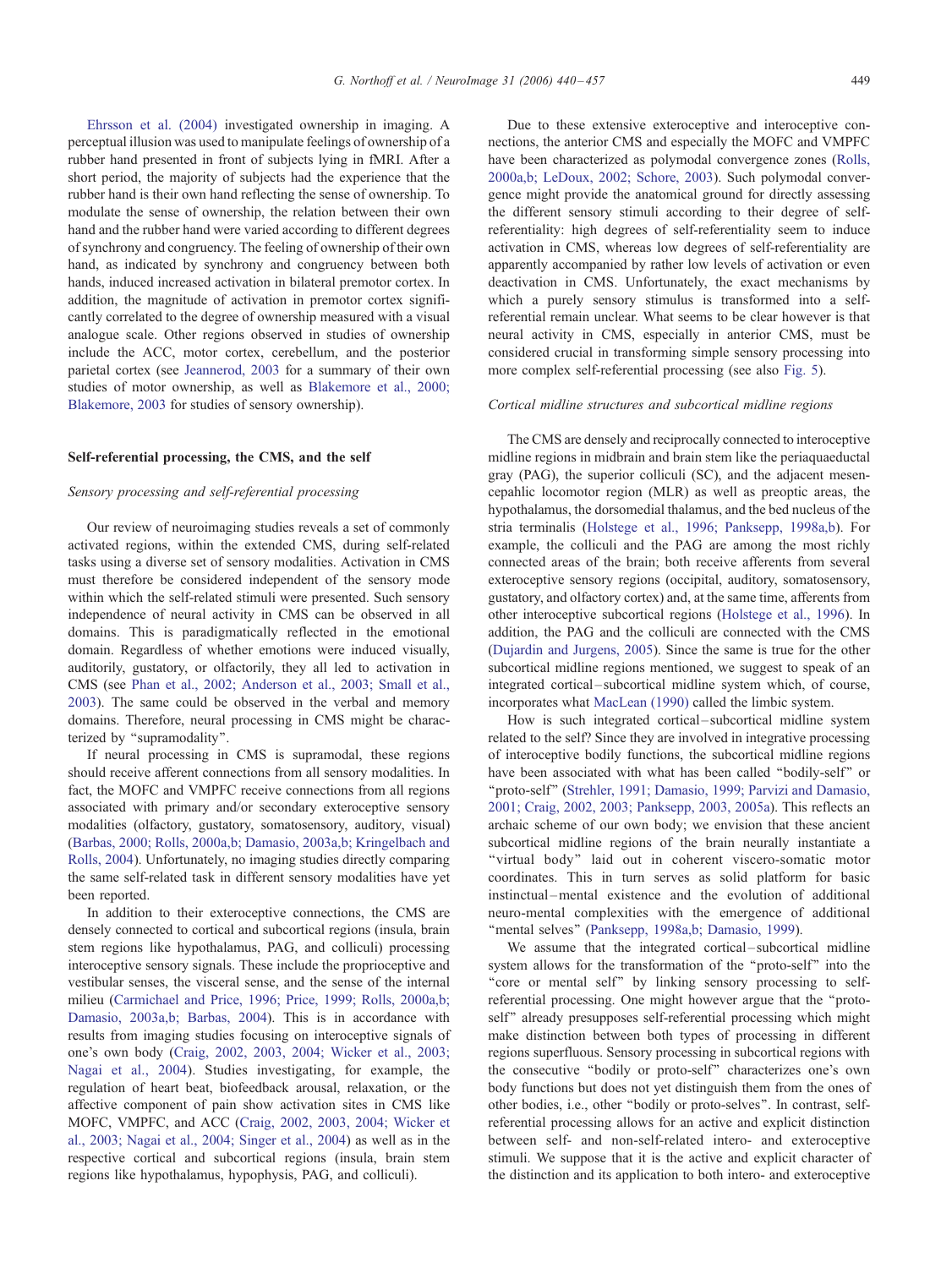<span id="page-10-0"></span>

Fig. 5. Cortical localization and concepts of self. Schematic illustration of the relationship between cortical regions and concepts of self. On the right, we present different concepts of self, as suggested by different authors (Damasio, Panksepp, Gazzaniga, LeDoux, etc.). These concepts are related to sensory, selfreferential, and higher-order processing with their respective cortical regions as shown on the left. Arrows showing upwards indicate bottom – up modulation, whereas downwards arrows describe top-down modulation. Note also the distinction between cognitive and pre-reflective aspects of self-referential processing.

stimuli that makes the difference between self-referential and direct sensory processing.

Finally, if self-referential processing is indeed based on and linked to sensory processing within the integrated cortical – subcortical midline system, one would assume concurrent activation in both subcortical and cortical midline regions in imaging studies employing self-related tasks. In addition to CMS, we therefore checked for subcortical activations in the studies reported above. Unfortunately, though visible on some of their fMRI images, most of the reported studies did not systematically investigate and report on subcortical regions. What would be needed in the future are studies investigating both cortical and subcortical regions during tasks self-referential processing (e.g., for an example of cortical – subcortical investigation, [Wager et al.,](#page-17-0) 2004). In addition, one should investigate functional and effective connectivity between cortical and subcortical midline regions. This would allow to specify their mode of interaction like for example top-down and bottom-up modulation ([Heinzel et al., 2005;](#page-15-0) Panksepp, 2005a). We assume that interaction between top – down and bottom-up modulation in subcortical and cortical midline regions accounts for transforming the ''bodily or proto-self'' into the "core or mental self".

#### Cortical midline structures as functional unit

Neural activity in the CMS was observed during self-related tasks across all domains. Verbal, memory, emotional, or social tasks related to the self were found to induce activation in the CMS. This suggests that CMS involvement reflects the self-related component, i.e., self-referential processing being common to all these tasks rather than the respective task-specific component, i.e., the domains. This was also supported by statistical results showing no significant difference in the x coordinate between the different domains. This suggests that the CMS can indeed be characterized by self-referential processing and subsequently as functional anatomical unit.

The CMS might be regarded as an anatomical unit for two reasons: (i) the different CMS regions show strong and reciprocal connections among each other; and (ii) the different CMS regions show a more or less (see below for discussion of differences) similar connectivity pattern to other cortical and subcortical regions ([Barbas, 2000; Ongur and Price, 2000\)](#page-15-0). This anatomical unit might provide the ground for what is here described as functional CMS unit. Such functional unity is reflected in (i) co-activation among the different CMS regions as reported in a variety of different paradigms (see above as well as [Northoff and Bermpohl, 2004\)](#page-16-0) and (ii) strong functional and effective connectivity among CMS regions during self-referential tasks ([Kjaer et al., 2002; Greicius et](#page-16-0) al., 2003; Lou et al., 2004). The results of our analysis strongly suggest that the CMS act as anatomical and functional unit during self-referential processing.

Another characteristic supporting our view of the CMS as functional unit is their peculiar physiological characteristics. The CMS show a high level of neural activity during resting conditions such as, for example, the fixation of a cross ([Binder et al., 1999;](#page-15-0) Gusnard and Raichle, 2001; Gusnard et al., 2001; Mazoyer et al., 2001; Raichle et al., 2001). Therefore, the CMS have been characterized as 'physiological baseline' or 'default mode' of the brain ([Gusnard and Raichle, 2001; Gusnard et al., 2001; Mazoyer](#page-15-0) et al., 2001; Raichle et al., 2001; Baars et al., 2003; Shulman et al., 2003, 2004). What is the psychological correlate of this 'physiological baseline'? Exteroceptive stimuli, i.e., those from the environment, are (more or less) excluded in the resting state. In contrast, processing of interoceptive stimuli, i.e., those from the own body, should predominate in this state. If the CMS are associated with self-referential processing, their high resting neural activity should reflect continuous characterization of interoceptive stimuli as self-referential. Additional processing of exteroceptive self-referential stimuli might then enhance neural activity in CMS even further. However, this remains speculative since the exact relationship between self-referential processing of intero- and exteroceptive stimuli and its modulation by neural activity in CMS has not yet been explored.

These considerations suggest that a high resting level of neural activity in the CMS reflects processing of self-referential stimuli. This inclines us to speak of a ''psychological baseline'' indicating self-referential processing as the psychological correlate of the "physiological baseline" ([Northoff and Bermpohl, 2004\)](#page-16-0). If this is true, activation tasks requiring processing of non-self-referential stimuli should induce predominantly deactivation in CMS. As demonstrated in several studies, this indeed seems to be the case: non-self-referential cognitive tasks (reading and generation of nouns, coherence judgments, attribution of intention, judgment of stimulus pleasantness, discrimination of spatial attributes) elicit large signal decreases in CMS ([Gusnard and Raichle, 2001;](#page-15-0) Gusnard et al., 2001; Raichle et al., 2001; Kelley et al., 2002;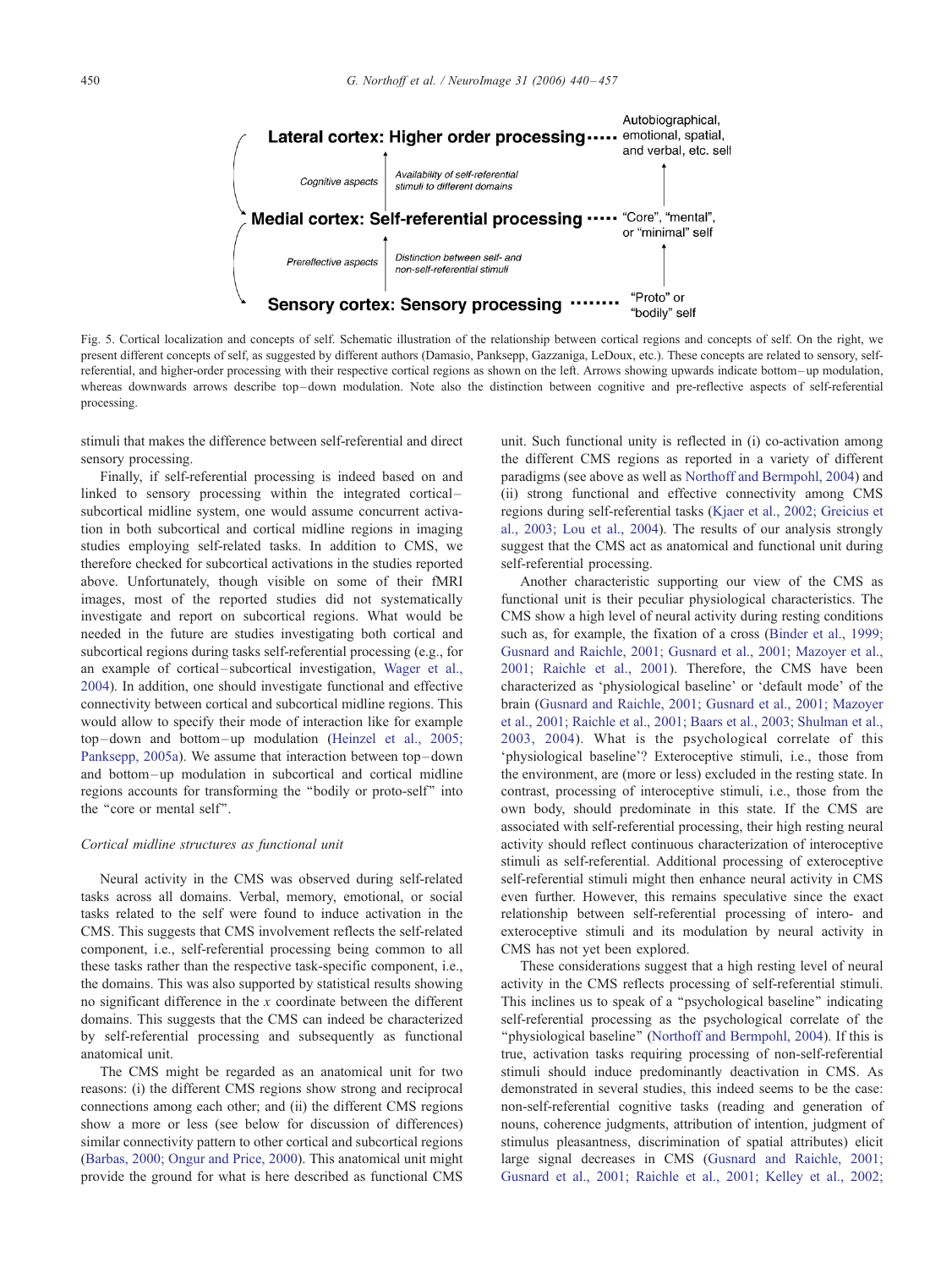Wicker et al., 2003; Northoff et al., 2004; Grimm et al., 2005). However, studies directly relating high resting neural activity in CMS to self-referential processing remain to be reported. Therefore, we remain unable to decide at this stage whether the high resting neural activity in the CMS reflects continuous selfreferential processing and ultimately our subjective experience of a ''continuous stream of subjective experience'' or ''phenomenal time'' where past, present, and future are no longer divided but integrated ([James 1892; Lloyd, 2002; Zahavi, 2003\)](#page-16-0).

#### Functional specialization within the cortical midline structures

We also performed cluster and factor analyses across all activations in CMS reported in studies about self-relatedness. Taken together, these analyses revealed three different regional clusters within the CMS which could be characterized as ventral, dorsal, and posterior (see [Figs. 3 and 4\)](#page-5-0). We then tested whether these three regional clusters were associated with different domains. These analyses yielded negative results thus showing no association of particular domains with either ventral, dorsal, or posterior CMS regions. Accordingly, our results indicate that there is some functional specialization within the CMS though not in orientation on the different domains.

This raises the question for the organizing principle of functional specialization within the CMS. The problem of domain versus process specificity has already been extensively discussed in the case of the lateral prefrontal cortex ([Duncan and Owen, 2000;](#page-15-0) Goldman-Rakic, 2000; Levy and Goldman-Rakic, 2000; 2000; Owen, 2000; Petrides, 2000). Process specificity suggests a functional organization in orientation on specific functional processes (such as storage and manipulation of information in working memory) in different regions, independent from the processed contents. Domain specificity, in contrast, reflects a functional organization in orientation on the type of content (domains, such as verbal and spatial in working memory) in different regions, independent from the required processes.

What does this imply for the CMS? Since we could not observe any association of the three regional CMS clusters with a particular domain, we hypothesize some other principles than domain specificity guiding functional specialization within the CMS. This other principle might either be some specific processes being associated with neural activity in of the three subregions or some other yet unknown factor. We here suggest the first model of functional specialization within the CMS. It may be considered as analogous to the one of process specificity within the lateral prefrontal cortex. Ventral, dorsal, and posterior subregions in CMS, as revealed in cluster and factor analysis, might be associated with distinct processes in relation to self-referential stimuli. Before going into detail about the exact nature of these processes, it should be noted that our model of process specificity concerns only different subregions within the CMS; whereas it does not apply to the relationship between CMS and other cortical regions as it is for example the focus of [Kircher and David \(2003\)](#page-16-0) assumption of domain specificity of self-referential processing.

The ventral part of the CMS includes the medial orbitofrontal cortex (MOFC), the ventromedial prefrontal cortex (VMPFC), and the sub- and pregenual part of the anterior cingulate cortex (PACC) (see [Fig. 1](#page-2-0)). These ventral regions are densely connected with the amygdala, the basal ganglia including the striatum and the nucleus accumbens, all primary exteroceptive sensory modalities, and further subcortical regions (midbrain, brain stem) implicated in

interoceptive processing ([Ongur and Price, 2000\)](#page-16-0). This connectivity pattern suggests that neural activity in the ventral part of the CMS could be involved in linking both extero- or interoceptive stimuli with respect to their self-relatedness. This is supported by a recent study ([D'Argembeau et al., 2005\)](#page-15-0), which observed a significant correlation of neural activity in the ventral CMS, i.e., on the junction between MPOFC, VMPFC, and PACC with the degree of selfreferentiality of thoughts. Taken together, these results lend us to suggest that the ventral CMS are involved in coding the selfrelatedness of stimuli thereby representing them as self-referential. This is also well compatible with clinical observations in patients with lesions in ventral CMS who remain unable to develop a coherent model of their own self ([Damasio, 1999; Schore, 2003\)](#page-15-0).

What remains however unclear is the exact physiological correlate of the process of coding and representing self-relatedness in ventral CMS. The ventral CMS were shown to be exclusively modulated by deactivation during non-self-referential task demands ([Gusnard et al., 2001\)](#page-15-0). In contrast, dorsal and posterior parts of the CMS showed a wider range of neural modulation including both deactivation and activation. In these regions, selfreferential task demands induced activation, whereas non-selfreferential task demands induced deactivation. These findings suggest that coding and representing stimuli as self-referential in ventral CMS are apparently subserved by a special type of neural activity, i.e., deactivation which distinguishes it from other processes associated with other CMS parts.

The dorsal part of the CMS includes the dorsomedial prefrontal cortex (DMPFC) and the supragenueal anterior cingulate cortex (SACC) (see also [Figs. 2 and 4\)](#page-4-0). Both are densely connected especially with the lateral prefrontal cortex ([Ongur and Price,](#page-16-0) 2000). These anatomical interconnections may be considered as functionally reflected in the oft reported co-activation of all three regions in studies on cognition ([Duncan and Owen, 2000; Ongur](#page-15-0) and Price, 2000). A recent meta-analysis of studies on the cognitive control of emotion characterized the dorsal prefrontal regions by reappraisal, evaluation, and explicit reasoning of emotional stimuli ([Ochsner and Gross, 2005\)](#page-16-0). We suggest that the dorsal CMS could be implicated in such processes, i.e., reappraisal and evaluation of self-related stimuli. This would be well compatible with the observed involvement of dorsal CMS in many studies on the self with a strong evaluative or judgmental component (see for example ([Johnson et al., 2002; Kelley et al., 2002; Zysset et al., 2002\)](#page-16-0). This could also account for the often observed involvement of the dorsal CMS in tasks involving other persons like for example in theory of mind (see above as well as [Frith and Frith, 2003; D'Argembeau et](#page-15-0) al., 2005). Correspondingly, patients with lesions in dorsal CMS commonly show disturbances in social interactions ([Damasio,](#page-15-0) 1999; Feinberg, 2001). Summing up, this suggests that reappraisal and evaluation presuppose that the respective self-referential stimuli embedded within (and compared to) the context of other stimuli including also non-self-related stimuli from other persons. If this is true, it indicates that reappraisal and evaluation of selfrelated stimuli occur within the social context of non-self-related stimuli. However, our assumption of differential roles of ventral and dorsal regions needs to be supported by studies directly comparing coding/representation and reappraisal/evaluation of self-related stimuli. Unfortunately, such studies are still unavailable so that our hypothesis must be considered preliminary.

Finally, our cluster and factor analyses revealed a posterior part within the CMS including the posterior cingulate cortex (PCC), the retrosplenial cortex (RSC), and the medial parietal cortex (MPC)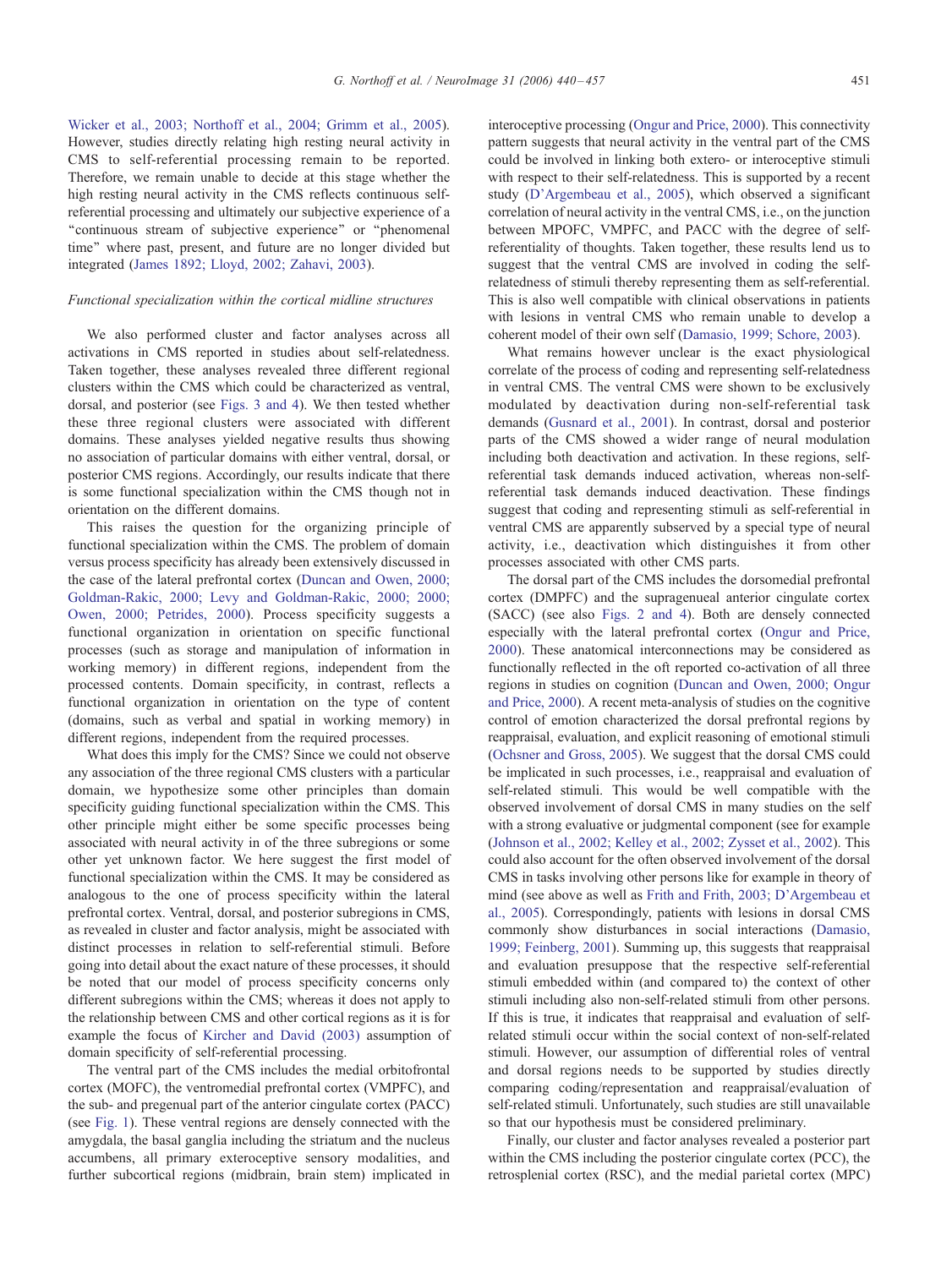(see [Figs. 3 and 4](#page-5-0)). These regions are densely connected with the hippocampus implicated in encoding and retrieving autobiographical memory. This suggests that the posterior CMS are centrally implicated in putting self-referential stimuli within a temporal context linking them to past self-referential stimuli. This is strongly supported by the often observed involvement of posterior CMS in studies on autobiographical memory (see above). It is worth considering whether the anterior and posterior CMS structures are more influential in negative and positive affective self-referential processing modes.

One methodological problem to consider consists in temporal limitation of fMRI. Since the posterior CMS as part of the ''default mode'' network show continuously high neural activity in the resting state (see above), self-referential processing should also be continuously ongoing. However, imaging techniques such as PET and fMRI rely on short and discrete modes of stimulation in time which are therefore designed to show discrete rather than continuous neural activity in CMS. Future studies should directly compare discrete and continuous modes of stimulation with selfreferential stimuli. We would expect that discrete stimulation with for example exteroceptive self-related stimuli modulates the continuously ongoing self-referential processing of interoceptive stimuli in CMS. This would also require new techniques in analysis of fMRI data which consider the signal changes not in direct and thus discrete relation to stimuli but rather as expressions of continuous signals that are only modulated by external stimuli (see for example [Lloyd, 2002\)](#page-16-0).

A recent PET-TMS study demonstrated the particular role of the MPC [\(Lou et al., 2004\)](#page-16-0). TMS on the MPC was used to disrupt neuronal circuitry during retrieval of self-related, i.e., episodic material; TMS showed clear and specific effects on retrieval performance of self-related items at around 160 ms after stimulus onset. In addition to putting self-referential stimuli within a temporal context, the MPC might also be implicated in relating them to the spatial context. The MPC is strongly connected with the lateral parietal cortex which has been associated with representing the own body in space ([Vogeley and Fink, 2003;](#page-17-0) Vogeley et al., 2004). This makes it likely that the MPC mediates not only temporal but also (though rather indirectly) spatial contextualization of self-referential stimuli. This is well compatible with the fact that the lateral parietal cortex has also been observed to show increased neural activity during the resting state, thus forming together with the CMS what [Raichle et al. \(2001\)](#page-17-0) called the "physiological baseline" or "default mode" (see above).

# Self-referential processing and higher-order processing in lateral prefrontal cortex

In addition to the CMS, lateral prefrontal cortical regions were reported in imaging studies on self-related tasks. This was the case especially in those studies where a strong cognitive component was required ([Christoff and Gabrieli, 2000; Christoff et al., 2003;](#page-15-0) Schmitz et al., 2004; Steele and Lawrie, 2004). For example, verbal tasks require linguistic abilities including deciphering the meaning of the word, verbal monitoring, and introspection ([Frith et al., 1992;](#page-15-0) Gallagher, 2000; Gallagher and Frith, 2003). Higher cognitive abilities were also involved in many emotion and theory of mind tasks requiring, for example, judgments, inference, thoughts, and imagination ([Phan et al., 2002; Northoff and Bermpohl, 2004;](#page-16-0) Northoff et al., 2004; Ochsner et al., 2004). This is particularly true in self-referential tasks in the facial domain requiring recognition and identification of the own face ([Keenan et al., 2000, 2001, 2003;](#page-16-0) Kircher et al., 2000, 2001; Turk et al., 2002, 2003; Platek et al., 2004, 2005). Finally, many memory tasks imply higher cognitive operation like encoding, retrieval, and recognition.

Higher cognitive functions require what we call ''higher-order processing''. Though one might consider designation of stimuli which are self-referential a higher cognitive function by itself, we distinguish self-referential processing from higher-order processing. We assume that self-referential processing filters, selects, and provides those stimuli which are relevant for the self of a particular person. Only these stimuli, i.e., self-referential, are then elaborated further in higher-order processing, whereas stimuli characterized as non-self-referential are not available for higher-order processing. If this is true, self-referential processing must be regarded rather as intermediary between sensory and higher-order processing than a higher-order process by itself (see [Fig. 5\)](#page-10-0). However, this assumption remains speculative because the exact relationship between sensory, self-referential, and higher-order processing remains to be investigated.

Based on these considerations, we assume that the involvement of lateral prefrontal cortical regions reflects the interaction between self-referential processing and higher-order processing. Higher cognitive functions might be differentially modulated by self- and non-self-referential stimuli. For example, self-referential stimuli might enhance linguistic processing and consecutive activation in lateral prefrontal cortical regions in verbal tasks; whereas non-selfreferential stimuli might not require analogous enhancement because they might not be further processed and expressed linguistically. Similarly, self-referential stimuli in memory tasks require stronger involvement of autobiographical encoding and retrieval when compared to non-self-referential stimuli. Finally, presentation of one's own face might induce increased recruitment of cognitive functions like recognition and identification, thus leading to increased neural activity in lateral prefrontal cortex; whereas the very same functions remain on a rather low level, while the brain is processing the face of another person.

Finally, the involvement of lateral prefrontal cortex in higherorder processing raises questions about its interaction with the CMS. Recent studies indicate that the level of activation or deactivation in CMS might modulate the relationship between selfreferential- and higher-order processing. Some studies reported activation (and increased functional connectivity) in anterior and posterior CMS during self-referential tasks with low cognitive load ([Kjaer et al., 2002; Greicius et al., 2003; Wicker et al., 2003; Lou](#page-16-0) et al., 2004). Conversely, deactivation (and low functional connectivity) in CMS has been observed in tasks with high cognitive load and low degree of self-referentiality ([Gusnard and](#page-15-0) Raichle, 2001; Gusnard et al., 2001; Raichle et al., 2001; Simpson et al., 2001a,b; Kelley et al., 2002; Greicius et al., 2003; Wicker et al., 2003; Vogeley et al., 2004). These findings suggest reciprocal modulation between self-referential- and higher-order processing: activation in CMS indicates that self-referential processing predominates with higher-order processing remaining in the background. In contrast, deactivation in CMS reflects increased higher-order processing, while self-referential processing shifts into the background. The assumption of reciprocal modulation between self-referential and higher-order processing is clearly compatible with the recent observation of reciprocal modulation between medial and lateral prefrontal cortex during emotional – cognitive interaction ([Goel and Dolan, 2003; Northoff and](#page-15-0) Bermpohl, 2004; Northoff et al., 2004). Unfortunately, analogous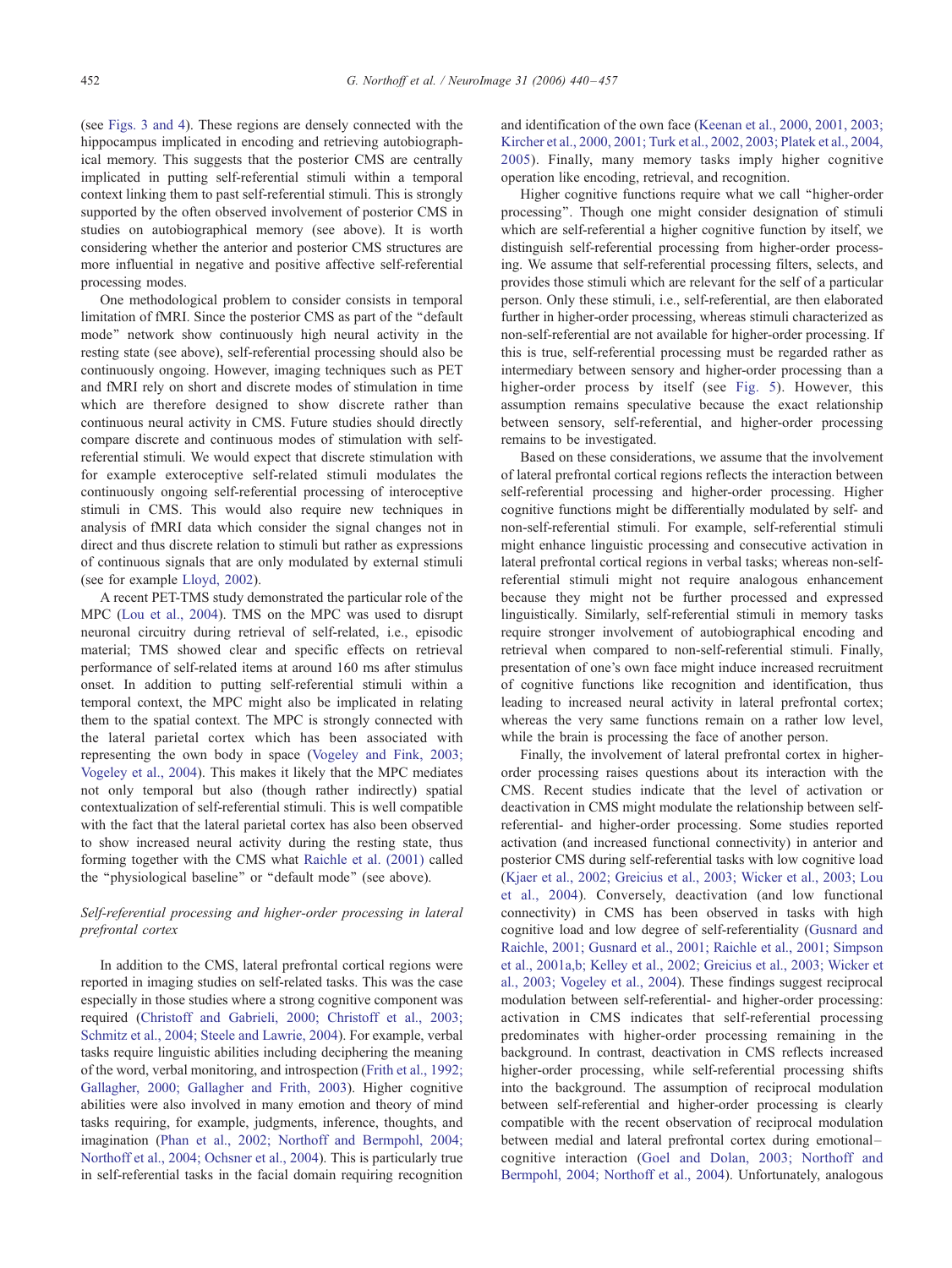reciprocal modulation between medial and lateral prefrontal cortex has not yet been demonstrated for the interaction between selfreferential- and higher-order processing.

# Neurophilosophical perspectives on the brain and its selves

In addition to highlighting the empirical trends available through modern brain imaging, where one can rather clearly distinguish selfreferential and non-self-referential information processing, we would briefly consider selected historical and philosophical issues that can help us better appreciate the complexity of relatively slippery concepts such as a basic self structure, self-reference, and potentially multiple selves in the human brain/mind. It is not transparent what all these concepts mean. Vigorous and provocative threads of thought in this area go back to William James' famous Chapter X in the Principles devoted to ''The Consciousness of Self''. For instance, while we have formulated our thinking around three interactive layers suggested by contemporary analyses: the proto, mental, and the autobiographical or narrative selves ([Damasio, 1999\)](#page-15-0), William James' tripartite discussion focused on a "material me", "social me", and "spiritual me". Neither the historical nor modern psychological approaches are obviously isomorphic with any known brain analysis.

As James emphasized, any discussion of the self needs to include distinctions between the self as subject, or the "I," and the self as the object, or the ''Me'', of experience. From his cognitively oriented perspective, James saw no need to postulate a stable core self to generate experience. Rather, he attempted to simplify the analysis by claiming that the ''thought is the Thinker'' (see more extensive discussion in [Barresi, 2002\)](#page-15-0). James stated: ''The consciousness of Self involves a stream of thought, each part of which as 'I' can remember those which went before, know the things they knew, and care paramountly for certain ones among them as 'Me,' and appropriate to these the rest''. ([James 1892\)](#page-16-0). Since the stream of thought is constantly changing, for James, there was no reason to postulate any core process of selfhood beyond the stream itself, which since it was constantly changing, led to the possibility of a multiplicity of selves. At the same time, James would make statements that he recognized there were deeper issues to consider: "The nucleus of the 'me' is always the bodily existence felt to be present at the time'' ([Barresi, 2002\)](#page-15-0). In our estimation, the most cogent way to distinguish self-referential from non-self-referential attitudes evaluated in most of the work we have summarized is that ''the boundary between self and not-self is one's emotional attitude about an object or thought'' ([Barresi, 2002\)](#page-15-0).

Variants of such themes have been elaborated extensively in the humanities, and tensions between types of analysis are evident in much of the literature, too vast to summarize here. For instance, philosophers of literature such as Mikhail Bakhtin ([Bakhtin, 1973,](#page-15-0) 1990), who attempted to clarify how first- and third-person views may forever yield different perspectives on the same situation, were motivated as much by the difficulty of pursuing philosophical inquiry under Communist dogma where one had to often hide their deeper convictions within allegorical analyses. We are confronted by similar problems because modern mind scientists rarely ask the deep existential questions that need to be addressed in work related to the self. In a meta-analysis such as ours, we are unable to specify the extent to which each study included used self-reference more from a deep first-person emotional perspectives rather than perhaps a more third-person ''theatrical'' perspectives. Indeed, as Bakhtin emphasizes, perhaps it is difficult to ever be clear about such issues

because the dialogical mental flow is so uneven ([Barresi, 2002\)](#page-15-0). To the extent that we can judge such subtle issues, we would suggest that the default perspective most people would assume would be more of an unadulterated first-person affective perspective. Clearly, more work needs to be done on such subtle issues. However, without further analysis, it remains possible that several types of self-referential perspectives were mixed in the studies included in the present analysis.

More scientifically oriented thinkers like Hermans and colleagues (1999), who have focused on the fact that the higher cognitive self, in each individual, may take diverse perspectives, yielding a multitude of voices that can rapidly take different viewpoints (i.e., yielding the concept of ''dialogical self''—intrasubjective selves that speaks to each other). This could lead to a variety of independent voices, taking different perspectives on the same situation. Such issues would be hard to disentangle in most brain imaging studies. We are not yet in a position to argue that the CMS provide the central integrative mechanism—a clearinghouse—for all of the multiple self-referential perspectives. This would require the design of novel experiments where one experimentally tries to capture the activities of various semantically mediated selves operating independently of each other as they evaluate the same stimulus materials. This would be a major methodological challenge. Perhaps some progress could be made by using simple paradigms such as used in most of the studies summarized here in individuals that commonly exhibit dissociative states or those with multiple personality disorders. Such work would, of course, be remarkably difficult to implement since fMRI environments need strict temporal control over variables.

# Methodological issues

There are many methodological issues that need attention in future work. Since psychologically oriented thinkers such as William James considered self-consciousness to ride in a continuous stream of thought, with the flow of different types of self-referential perspectives, more attention will eventually have to be placed on the temporal domain of different judgments that are made in various studies. It is possible that self-referential and non self-referential evaluations require different brain resources that cannot be recruited equally easily. Such concerns would require sophisticated phenomenological studies that remain to be implemented, but they could be very productive. This might, for example, allow investigators to bridge the gap between conceptual description of prereflective and cognitive aspects of self-referential processing (see above) on the one hand and the neglect of prereflective aspects in rather cognitively oriented self-related tasks employed in most current imaging studies on the other ([Legrand, 2003\)](#page-16-0). One attempt to account for distinct aspects of self-related information is the study by [Lieberman et al. \(2004\).](#page-16-0) They compared intuition-based self knowledge, which is supposed to rely more on experience with rather automatic self-processing and evidence-based self knowledge. They observed activation in the VMPFC, the nucleus accumbens, and the amygdala during intuition-based self knowledge, whereas evidence-based self knowledge induced activation in lateral prefrontal cortex, hippocampus, and posterior parietal cortex. What remains however unclear is whether both types of self knowledge, intuition- and evidence-based, correspond to our distinction between prereflective and cognitive aspects of selfreferential processing (see also [Fig. 5\)](#page-10-0).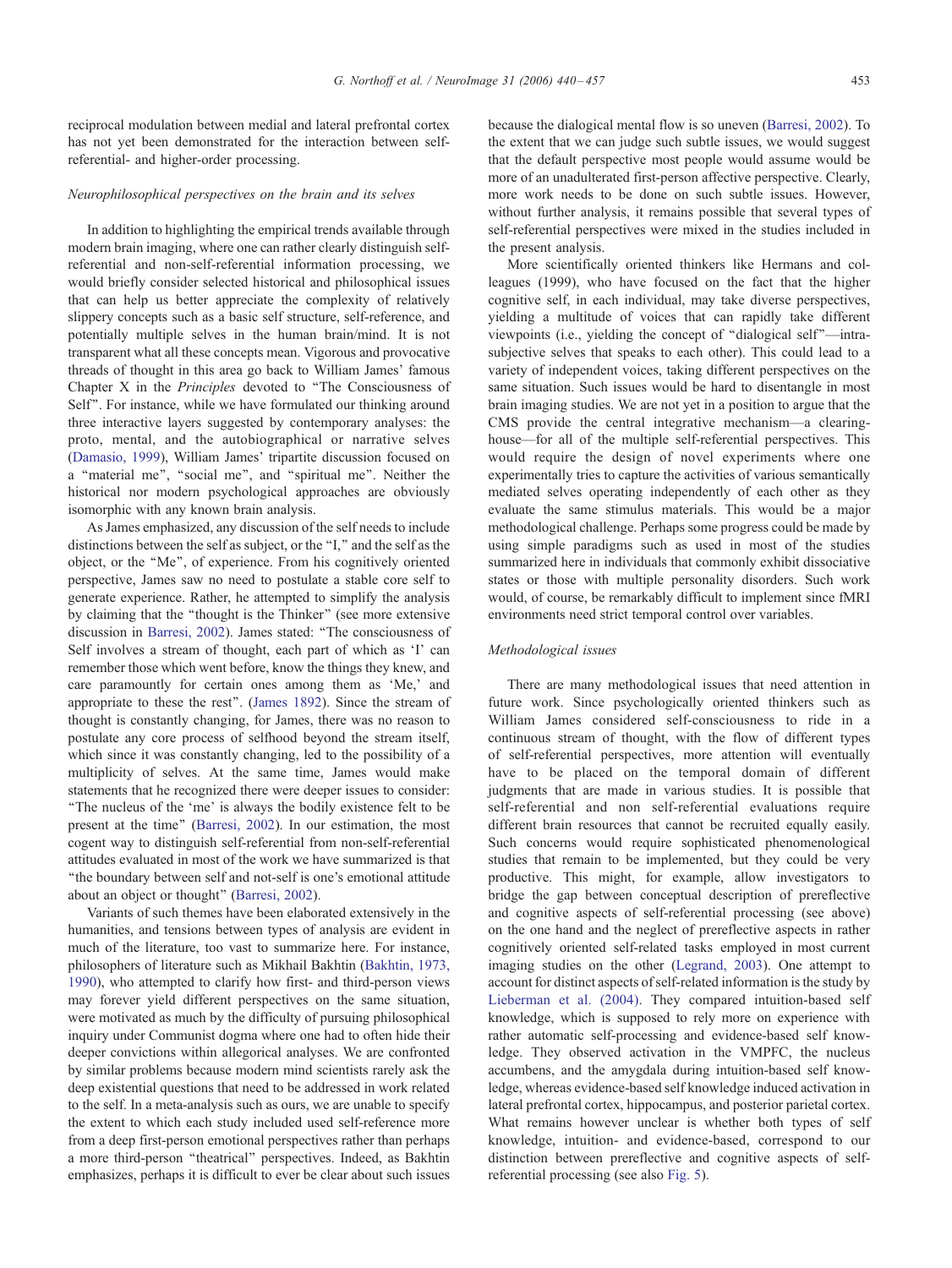<span id="page-14-0"></span>Although we purposefully stayed away from studies that included psychiatric or neurological patients, such perspectives should eventually help us better understand what is being studied. Disorders of self-reference, such as are common in schizophrenia, might be important for understanding the degree to which "insight" is critical for some of the brain effects that have been observed in normals. Modern neuroscience has demonstrated that within the brain of schizophrenics there is a disconnection syndrome, especially one where cognitive and affective representations are no longer well integrated. One's sense of ownership of experience is often disturbed, and feelings and thoughts no longer well coordinated, leading to delusions and deficits in insight. It will be most interesting when there are a sufficient number of self-referential studies in well-diagnosed psychiatric syndromes, which may yield cerebral endophenotypes that could eventually serve as empirically reduced indicators of psychological functioning.

Finally, the issue of CMS involvement in both self-related tasks and emotion processing must be discussed. Unfortunately, there are no studies available directly comparing both (see [Phan et al.](#page-16-0) (2004a,b) for an exception). We would suggest that the present analysis highlights a major way in which the brain deals with information that is especially meaningful for the self from that which is less relevant for emotional concerns. The CMS system has been long implicated in emotional processing ([MacLean, 1990\)](#page-16-0), and we think that most self-referential processing of information is more affective than non-self-referential processing of the same information. This affective component might be crucial for the prereflective aspect of self-referential processing as distinguished from its rather cognitive aspects. In this way, self-reference may be distinguished from concepts such as ''insight'' which may be more the cognitive recognition of the relationships between world events (perhaps largely a left hemisphere function), which can secondarily have emotional ramifications (more a right hemisphere function). Indeed, we note that there is a vast literature that highlights how important the right hemisphere is for the processing of emotional information, which may yield an alternative to our concept of the CMS substrates of the self. As a provisional way to parse this overlap, we would suggest that it may turn out to be the case that the affective aspect of agency may be concentrated in CMS structures, while other less selfreferential aspects of emotional information processing (prosody, facial actions, etc.) may be regulated by more lateral right hemisphere structures.

# Conclusion

We assume self-referential processing to be at the core of what is called the self. Self-referential processing accounts for distinguishing stimuli related to one's own self from those that are not relevant to one's own concerns. As such, self-referential processing might be at the bottom of what has been called "mental or core self" ([Damasio, 1999\)](#page-15-0), "experiential self" ([Lambie and Marcel, 2002; Zahavi, 2003\)](#page-16-0), ''prereflective self'' ([Gallagher and Zahavi, 2005; Legrand, 2005\)](#page-15-0), or ''minimal self'' ([Gallagher, 2000; Gallagher and Frith, 2003\)](#page-15-0) (see also ([Lambie](#page-16-0) and Marcel, 2002; Baars et al., 2003; Dalgleish, 2004; Marcel and Lambie, 2004).

It will be important to better relate such functions to gender, brain lateralization, and other critical psychological functions such as emotional valence, emotional arousal/intensity, and attention to specific psychological events ([Knutson et al., 2001; Phan et al.,](#page-16-0) 2002; Murphy et al., 2003; Wager et al., 2003). Additionally, further conceptual discussion is needed to more precisely delineate the relationship between the empirical findings we have discussed with respect to the CMS, the theoretical concepts of the self, and the distinct (i.e., prereflective and cognitive) aspects of self-referential processing (see also [Fig. 5\)](#page-10-0).

The linkage of self-referential processing to higher-order processing might provide the ground for realizing and manifesting basic notions of self in different domains and consecutively in distinct behavioral patterns. Different concepts of self by different authors might correspond to the realization of the core self system in different domains. For example, Damasio assumes an ''extended or autobiographical self'' ([Damasio, 1999\)](#page-15-0); this might reflect the linkage of self-referential stimuli to the memory domain. Another example is the concept of an ''interpreter'' ([Gazzaniga, 1998; Turk et](#page-15-0) al., 2003), a ''narrative self'' ([Gallagher, 2000; Gallagher and Frith,](#page-15-0) 2003), or a ''dialogical self'' ([Hermans, 1999; Dimaggio et al.,](#page-16-0) 2003); these might reflect realization of the self in various verbal domains. Analogously, other authors speak of an "emotional self" ([Fossati et al., 2003, 2004\)](#page-15-0) or of a ''spatial self'' ([Vogeley and Fink,](#page-17-0) 2003; Vogeley et al., 2004) which might correspond to the linkage of self-referential processing to the emotional and spatial realms respectively.

Due to the intermediary role of self-referential processing between sensory and higher-order cognitive processing, the CMS might be crucial in linking diverse functional regions of the brain such as subcortical and lateral cortical regions. As such, the CMS allow for both bottom-up and top-down modulation between sensory, self-referential, and higher-order processing (see also [Fig.](#page-10-0) 5). This in turn could provide the basis for constituting a threelayer model of the self (sensory, experiential, higher-order cognitive) with multiple facets that can operate in many different life domains. The CMS might be a convergence zone for the many different concepts of self in current neural and mind sciences. As usual, there are more questions to be asked than have been answered, but current brain imaging data are remarkably consistent with the fact that the CMS is a major locus of control for the cerebral representations of self-referential processing. Of course, in the study of subjective experience, there are abundant ways to categorize processes and events. However, our review of imaging studies has revealed that a focus on CMS may facilitate the emergence of more unified views and thereby clarify psychological issues of ultimate concern that have long been resistant to analysis.

# Acknowledgments

The work was made possible by grants from the German Exchange Service (Postdoc-Programme) to F.B. (DAAD, D/02/ 46858), the German Research Foundation (DFG, 304/1-4) to G.N., and the Salus Stiftung to G.N.

#### References

- Anderson, A.K., Christoff, K., et al., 2003. Dissociated neural representations of intensity and valence in human olfaction. Nat. Neurosci. 6 (2),  $196 - 202.$
- Baars, B.J., Ramsoy, T.Z., et al., 2003. Brain, conscious experience and the observing self. Trends Neurosci. 26 (12),  $671-675$ .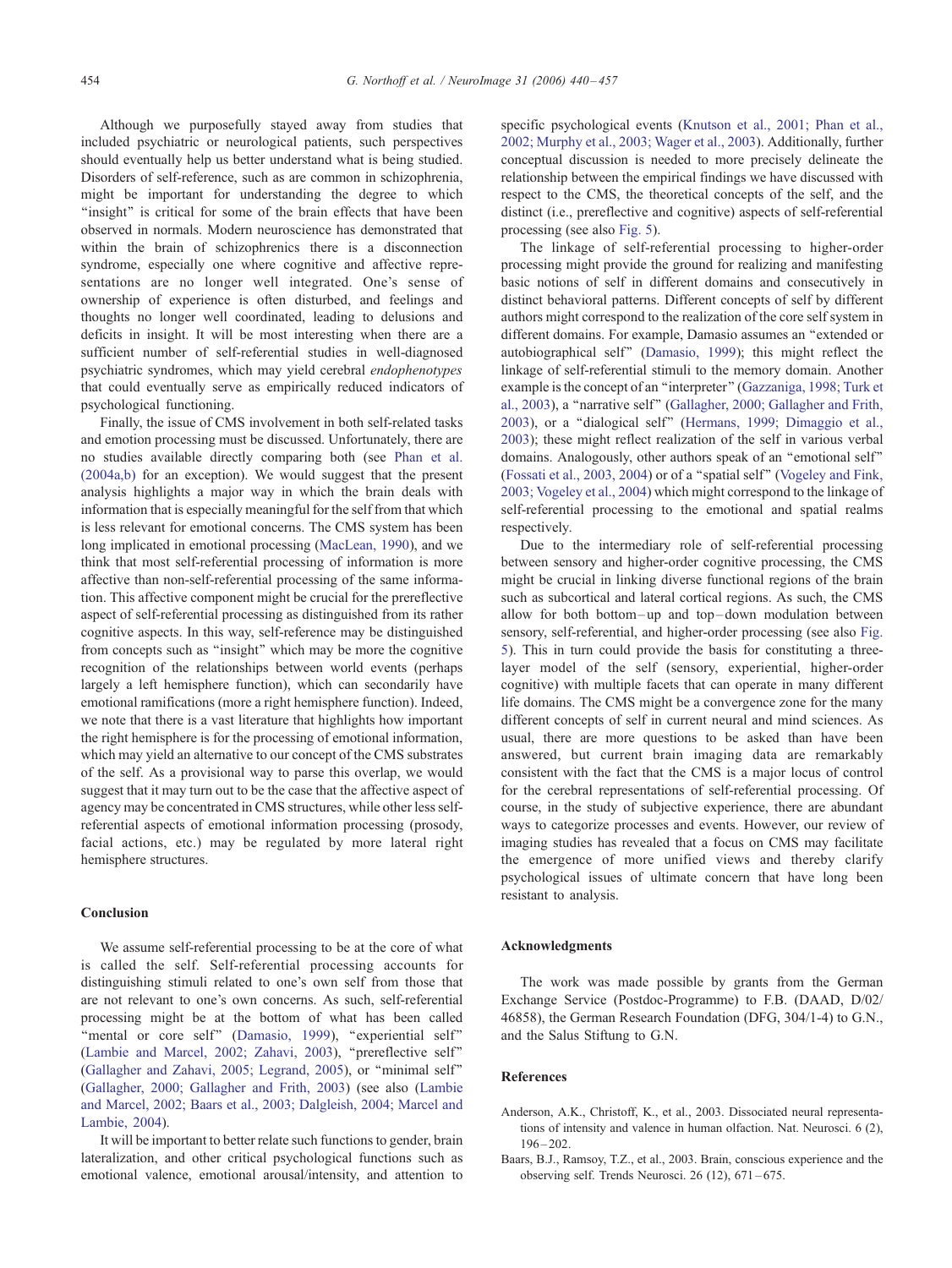<span id="page-15-0"></span>Bakhtin, M., 1973. Problems of Dostoevsky's poetics. Ardis, USA.

- Bakhtin, M., 1990. In: Bakhtin, M.M. (Ed.), Art and Answerability: Early Philosophical Essays. University of Texas Press, Austin.
- Barbas, H., 2000. Connections underlying the synthesis of cognition, memory, and emotion in primate prefrontal cortices. Brain Res. Bull. 52  $(5)$ ,  $319 - 330$ .
- Barbas, H., 2004. Dead tissue, living ideas: facts and theory from neuroanatomy. Cortex 40 (1), 205 – 206.
- Baron-Cohen, S., 1995. Mindblindness—An essay on autism and theory of mind. Bradford Book.
- Barresi, J., 2002. From the thought is the thinker to the voice is the speaker. Theory Psychol. 21, 237 – 250.
- Binder, J.R., Frost, J.A., et al., 1999. Conceptual processing during the conscious resting state, a functional MRI study. J. Cogn. Neurosci. 11  $(1), 80 - 95.$
- Blakemore, S.J., 2003. Deluding the motor system. Conscious Cogn. 12 (4),  $647 - 655$
- Blakemore, S.J., Frith, U., 2004. How does the brain deal with the social world? NeuroReport 15 (1), 119-128.
- Blakemore, S.J., Wolpert, D., et al., 2000. Why can't you tickle yourself? NeuroReport 11 (11), R11 –R16.
- Block, N., 1996. How can we find the neural correlate of consciousness? Trends Neurosci. 19 (11), 456 – 459.
- Carmichael, S.T., Price, J.L., 1996. Connectional networks within the orbital and medial prefrontal cortex of macaque monkeys. J. Comp. Neurol. 371 (2), 179-207.
- Chalmers, D., 1996. The conscious mind. Oxford Univ. Press, New York.
- Christoff, K., Gabrieli, J.D.E., 2000. The frontopolar cortex and human cognition: evidence for a rostrocaudal hierarchical organization within the human prefrontal cortex. Psychobiology 28 (2), 168-186.
- Christoff, K., Ream, J.M., et al., 2003. Evaluating self-generated information: anterior prefrontal contributions to human cognition. Behav. Neurosci. 117 (6), 1161-1168.
- Churchland, P.S., 2002. Self-representation in nervous systems. Science 296 (5566), 308 – 310.
- Clark, A., 1999. An embodied cognitive science? Trends Cogn. Sci. 3 (9),  $345 - 351$ .
- Craig, A.D., 2002. How do you feel? Interoception: the sense of the physiological condition of the body. Nat. Rev., Neurosci. 3 (8), 655-666.
- Craig, A.D., 2003. Interoception: the sense of the physiological condition of the body. Curr. Opin. Neurobiol. 13 (4), 500 – 505.
- Craig, A.D., 2004. Feelings: why are some more aware than others? Trends Cogn. Sci. 8 (6), 239–241.
- Craig, A.D., Zhang, E.T., et al., 1999. A distinct thermoreceptive subregion of lamina I in nucleus caudalis of the owl monkey. J. Comp. Neurol. 404 (2), 221 – 234.
- Craik, F.I., Hay, J.F., 1999. Aging and judgments of duration: effects of task complexity and method of estimation. Percept. Psychophys 61 (3),  $549 - 560$
- Dalgleish, T., 2004. The emotional brain. Nat. Rev., Neurosci. 5 (7), 583 – 589.
- Damasio, A.R., 1999. The feeling of what happens: body and emotion in the making of consciousness. Harcourt Brace, New York.
- Damasio, A., 2003a. Feelings of emotion and the self. Ann. N. Y. Acad. Sci. 1001, 253 – 261.
- Damasio, A., 2003b. Mental self: the person within. Nature 423 (6937), 227.
- D'Argembeau, A., Collette, F., et al., 2004. Self-Referential Reflective Activity and its Relationship with Resting Consciousness: A PET Study.
- D'Argembeau, A., Collette, F., et al., 2005. Self-referential reflective activity and its relationship with rest: a PET study. NeuroImage 25 (2), 616 – 624.
- Dimaggio, G., Salvatore, G., et al., 2003. Dialogical relationships in impoverished narratives: from theory to clinical practice. Psychol. Psychother. 76 (Pt. 4), 385 – 409.
- Dujardin, E., Juergens, U., 2005. Afferents of vocalization-controlling periaqueductal regions in the squirrel monkey. Brain Res 1034  $(1-2)$ , 114 – 131.
- Duncan, J., Owen, A.M., 2000. Common regions of the human frontal lobe recruited by diverse cognitive demands. Trends Neurosci. 23 (10),  $475 - 483$
- Ehrsson, H.H., Spence, C., et al., 2004. That's my hand! Activity in premotor cortex reflects feeling of ownership of a limb. Science 305 (5685), 875 – 877.
- Farrer, C., Frith, C.D., 2002. Experiencing oneself vs. another person as being the cause of an action: the neural correlates of the experience of agency. NeuroImage 15 (3), 596 – 603.
- Farrer, C., Franck, N., et al., 2003. Modulating the experience of agency: a positron emission tomography study. NeuroImage 18 (2), 324 – 333.
- Feinberg, T.E., 2001. Altered Egos: How the Brain Creates the Self. Oxford Univ. Press.
- Fink, M., 1996. Neuroleptic malignant syndrome and catatonia: one entity or two? Biol. Psychiatry 39  $(1)$ , 1-4.
- Fitzgerald, D.A., Posse, S., et al., 2004. Neural correlates of internallygenerated disgust via autobiographical recall: a functional magnetic resonance imaging investigation. Neurosci. Lett.  $370$  (2-3), 91-96.
- Fossati, P., Hevenor, S.J., et al., 2003. In search of the emotional self: an FMRI study using positive and negative emotional words. Am. J. Psychiatry 160 (11), 1938 – 1945.
- Fossati, P., Hevenor, S.J., et al., 2004. Distributed self in episodic memory: neural correlates of successful retrieval of self-encoded positive and negative personality traits. NeuroImage 22 (4), 1596 – 1604.
- Frith, C., 2002. Attention to action and awareness of other minds. Conscious Cogn. 11 (4), 481-487.
- Frith, C.D., Frith, U., 1999. Interacting minds—A biological basis. Science 286 (5445), 1692 – 1695.
- Frith, U., Frith, C.D., 2003. Development and neurophysiology of mentalizing. Philos. Trans. R. Soc. London, Ser. B Biol. Sci. 358  $(1431), 459 - 473.$
- Frith, C.D., Friston, K.J., et al., 1992. PET imaging and cognition in schizophrenia. J. R. Soc. Med. 85 (4), 222 – 224.
- Gallagher, I.I., 2000. Philosophical conceptions of the self: implications for cognitive science. Trends Cogn. Sci. 4 (1), 14-21.
- Gallagher, H.L., Frith, C.D., 2003. Functional imaging of 'theory of mind'. Trends Cogn. Sci. 7 (2), 77 – 83.
- Gallagher, S., Zahavi, D., 2005. Phenomenological Approaches to Self-Consciousness. The Stanford Encyclopedia of Philosophy, E.N. Zalta.
- Gazzaniga, M.S., 1998. The split brain revisited. Sci. Am. 279 (1), 50-55.
- Gilboa, A., 2004. Autobiographical and episodic memory—One and the same? Evidence from prefrontal activation in neuroimaging studies. Neuropsychologia 42 (10), 1336 – 1349.
- Gillihan, S.J., Farah, M.J., 2005. Is self special? A critical review of evidence from experimental psychology and cognitive neuroscience. Psychol. Bull. 131 (1), 76-97.
- Goel, V., Dolan, R.J., 2003. Reciprocal neural response within lateral and ventral medial prefrontal cortex during hot and cold reasoning. Neuro-Image 20 (4), 2314 – 2321.
- Goldman-Rakic, P., 2000. Localization of function all over again. Neuro-Image 11 (5 Pt. 1), 451 – 457.
- Greicius, M.D., Krasnow, B., et al., 2003. Functional connectivity in the resting brain: a network analysis of the default mode hypothesis. Proc. Natl. Acad. Sci. U. S. A. 100 (1), 253-258.
- Grimm, S., Schmidt, C., et al., 2005. Segregated neural representation of distinct emotion dimensions in the prefrontal cortex—An fMRI study.
- Gusnard, D.A., Raichle, M.E., 2001. Searching for a baseline: functional imaging and the resting human brain. Nat. Rev., Neurosci. 2 (10), 685 – 694.
- Gusnard, D.A., Akbudak, E., et al., 2001. Medial prefrontal cortex and selfreferential mental activity: relation to a default mode of brain function. Proc. Natl. Acad. Sci. U. S. A. 98 (7), 4259 – 4264.
- Heinzel, A., Bermpohl, F., et al., 2005. How do we modulate our emotions? Parametric fMRI reveals cortical midline structures as regions specifically involved in the processing of emotional valences. Cogn. Brain Res. 25 (1), 348 – 358.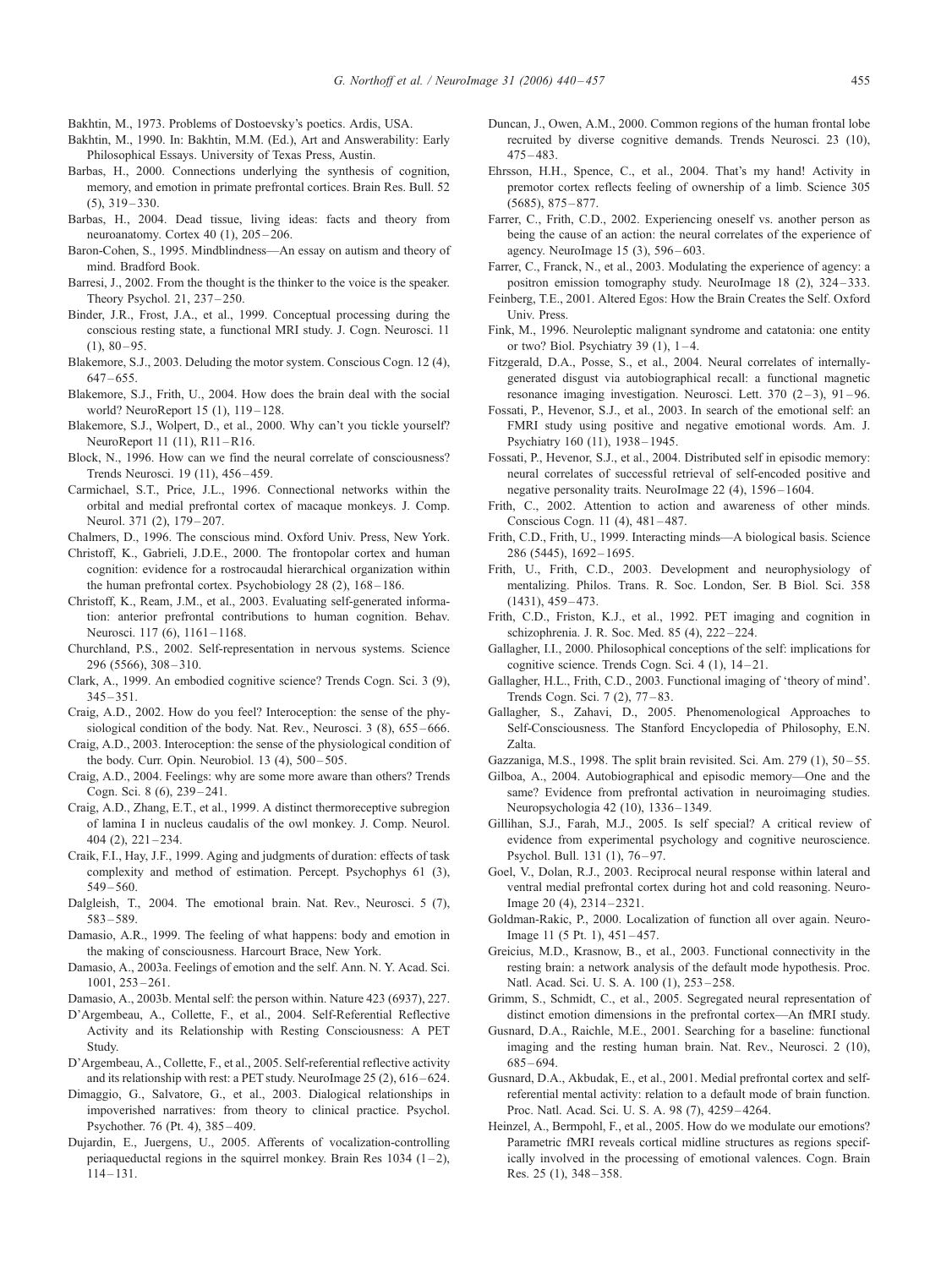- <span id="page-16-0"></span>Hermans, H.J., 1999. Self-narrative as meaning construction: the dynamics of self-investigation. J. Clin. Psychol. 55 (10), 1193 – 1211.
- Holstege, G., Bandler, R., et al., 1996. The emotional motor system. Prog. Brain Res. 107, 3-6.
- Iacoboni, M., Lieberman, M.D., et al., 2004. Watching social interactions produces dorsomedial prefrontal and medial parietal BOLD fMRI signal increases comparedto a resting baseline. NeuroImage 21 (3), 1167 – 1173.
- James, W., 1892. Principles of Psychology. Henry Holt and Company, New York.
- Jeannerod, M., 2003. The mechanism of self-recognition in humans. Behav. Brain Res.  $142 (1-2)$ ,  $1-15$ .
- Johnson, S.C., Baxter, L.C., et al., 2002. Neural correlates of self-reflection. Brain 125 (Pt. 8), 1808 – 1814.
- Kampe, K.K., Frith, C.D., et al., 2003. Hey John: signals conveying communicative intention toward the self activate brain regions associated with mentalizing, regardless of modality. J. Neurosci. 23 (12), 5258 – 5263.
- Keenan, J.P., Wheeler, M.A., et al., 2000. Self-recognition and the right prefrontal cortex. Trends Cogn. Sci. 4 (9), 338 – 344.
- Keenan, J.P., Nelson, A., et al., 2001. Self-recognition and the right hemisphere. Nature 409 (6818), 305.
- Keenan, J.P., Wheeler, M., et al., 2003. Self-face processing in a callosotomy patient. Eur. J. Neurosci.  $18(8)$ ,  $2391-2395$ .
- Kelley, W.M., Macrae, C.N., et al., 2002. Finding the self? An event-related fMRI study. J. Cogn. Neurosci. 14 (5), 785 – 794.
- Kircher, T., David, A.S., 2003. The Self and Schizophrenia. Oxford Univ. Press.
- Kircher, T.T., Senior, C., et al., 2000. Towards a functional neuroanatomy of self processing: effects of faces and words. Brain Res. Cogn. Brain Res.  $10(1-2)$ ,  $133-144$ .
- Kircher, T.T., Senior, C., et al., 2001. Recognizing one's own face. Cognition 78 (1), B1 –B15.
- Kjaer, T.W., Nowak, M., et al., 2002. Reflective self-awareness and conscious states: PET evidence for a common midline parietofrontal core. NeuroImage 17 (2), 1080-1086.
- Knutson, B., Adams, C.M., et al., 2001. Anticipation of increasing monetary reward selectively recruits nucleus accumbens. J. Neurosci. 21 (16), RC159.
- Kringelbach, M.L., Rolls, E.T., 2004. The functional neuroanatomy of the human orbitofrontal cortex: evidence from neuroimaging and neuropsychology. Prog. Neurobiol. 72 (5), 341 – 372.
- Lambie, J.A., Marcel, A.J., 2002. Consciousness and the varieties of emotion experience: a theoretical framework. Psychol. Rev. 109 (2), 219–259.
- LeDoux, J., 1996. Emotional networks and motor control: a fearful view. Prog. Brain Res. 107, 437 – 446.
- LeDoux, J., 2002. Synaptic Self: How Our Brain Become Who We Are. Viking Publisher.
- Legrand, D., 2003. How not to find the neural signature of self-consciousness. Conscious Cogn. 12 (4), 544 – 546 (discussion 547 – 548).
- Legrand, D., 2005. Being a body. Trends Cogn. Sci. 9 (9), 413 414.
- Levy, R., Goldman-Rakic, P.S., 2000. Segregation of working memory functions within the dorsolateral prefrontal cortex. Exp. Brain Res. 133  $(1), 23 - 32.$
- Lieberman, M.D., Jarcho, J.M., et al., 2004. Evidence-based and intuitionbased self-knowledge: an FMRI study. J. Pers. Soc. Psychol. 87 (4),  $421 - 435.$
- Lloyd, D., 2002. Functional MRI and the study of human consciousness. J. Cogn. Neurosci. 14 (6), 818 – 831.
- Lou, H.C., Luber, B., et al., 2004. Parietal cortex and representation of the mental self. Proc. Natl. Acad. Sci. U. S. A. 101 (17), 6827-6832.
- MacLean, P.D., 1990. The Triune Brain in Evolution. Plenum Press, New York.
- Macrae, C.N., Moran, J.M., et al., 2004. Medial prefrontal activity predicts memory for self. Cereb. Cortex  $14$  (6),  $647-654$ .
- Maddock, R.J., 1999. The retrosplenial cortex and emotion: new insights from functional neuroimaging of the human brain. Trends Neurosci. 22  $(7), 310 - 316.$
- Maddock, R.J., Garrett, A.S., et al., 2003. Posterior cingulate cortex activation by emotional words: fMRI evidence from a valence decision task. Hum. Brain Mapp. 18 (1), 30-41.
- Maguire, E.A., 2001. Neuroimaging, memory and the human hippocampus. Rev. Neurol. (Paris) 157 (8-9 Pt. 1), 791-794.
- Maguire, E.A., Frith, C.D., et al., 1998. Knowing where things are parahippocampal involvement in encoding object locations in virtual large-scale space. J. Cogn. Neurosci. 10 (1), 61-76.
- Maguire, E.A., Burgess, N., et al., 1999. Human spatial navigation: cognitive maps, sexual dimorphism, and neural substrates. Curr. Opin. Neurobiol. 9 (2), 171-177.
- Marcel, A.J., Lambie, J.A., 2004. How many selves in emotion experience? Reply to Dalgleish and Power (2004). Psychol. Rev. 111 (3), 820 – 826.
- Marshall, J.C., Fink, G.R., 2001. Spatial cognition: where we were and where we are. NeuroImage  $14$  (1 Pt. 2), S2-S7.
- Mazoyer, B., Zago, L., et al., 2001. Cortical networks for working memory and executive functions sustain the conscious resting state in man. Brain Res. Bull. 54 (3), 287 – 298.
- Metzinger, T., 2003. Being No One. MIT Press, Cambridge.
- Metzinger, T., Gallese, V., 2003. The emergence of a shared action ontology: building blocks for a theory. Conscious Cogn. 12 (4), 549 – 571.
- Murphy, F.C., Nimmo-Smith, I., et al., 2003. Functional neuroanatomy of emotions: a meta-analysis. Cogn. Affect. Behav. Neurosci. 3 (3),  $207 - 233$ .
- Nagai, Y., Critchley, H.D., et al., 2004. Activity in ventromedial prefrontal cortex covaries with sympathetic skin conductance level: a physiological account of a default mode of brain function. NeuroImage 22 (1),  $243 - 251$
- Northoff, G., 2004. Philosophy of the Brain. The Brain Problem. John Benjamins Publishing, Amsterdam.
- Northoff, G., Bermpohl, F., 2004. Cortical midline structures and the self. Trends Cogn. Sci. 8 (3), 102 – 107.
- Northoff, G., Heinzel, A., et al., 2004. Reciprocal modulation and attenuation in the prefrontal cortex: an fMRI study on emotional – cognitive interaction. Hum. Brain Mapp. 21 (3), 202-212.
- Ochsner, K.N., Gross, J.J., 2005. The cognitive control of emotion. Trends Cogn. Sci. 9 (5), 242 – 249.
- Ochsner, K.N., Ray, R.D., et al., 2004. For better or for worse: neural systems supporting the cognitive down- and up-regulation of negative emotion. NeuroImage 23 (2), 483 – 499.
- Ongur, D., Price, J.L., 2000. The organization of networks within the orbital and medial prefrontal cortex of rats, monkeys and humans. Cereb. Cortex 10 (3), 206 – 219.
- Owen, A.M., 2000. The role of the lateral frontal cortex in mnemonic processing: the contribution of functional neuroimaging. Exp. Brain Res. 133 (1), 33 – 43.
- Panksepp, J., 1998a. Affective Neuroscience: The Foundations of Human and Animal Emotions. Oxford Univ. Press, New York.
- Panksepp, J., 1998b. The periconscious substrates of consciousness: affective states and the evolutionary origins of the self. J. Conscious. Stud.  $5(5-6)$ ,  $566-582$ .
- Panksepp, J., 2003. At the interface of the affective, behavioral, and cognitive neurosciences: decoding the emotional feelings of the brain. Brain Cogn. 52 (1), 4-14.
- Panksepp, J., 2005a. Affective consciousness: core emotional feelings in animals and humans. Conscious. Cogn.  $14$  (1),  $30-80$ .
- Panksepp, J., 2005b. On the embodied neural nature of core emotional affects. J. Conscious. Stud.  $(8-10)$ , 158 – 184.
- Parvizi, J., Damasio, A., 2001. Consciousness and the brainstem. Cognition  $79$   $(1-2)$ ,  $135-160$ .
- Petrides, M., 2000. Dissociable roles of mid-dorsolateral prefrontal and anterior inferotemporal cortex in visual working memory. J. Neurosci. 20 (19), 7496 – 7503.
- Phan, K.L., Wager, T., et al., 2002. Functional neuroanatomy of emotion: a meta-analysis of emotion activation studies in PET and fMRI. Neuro-Image  $16$  (2),  $331 - 348$ .
- Phan, K.L., Taylor, S.F., et al., 2004a. Neural correlates of individual ratings